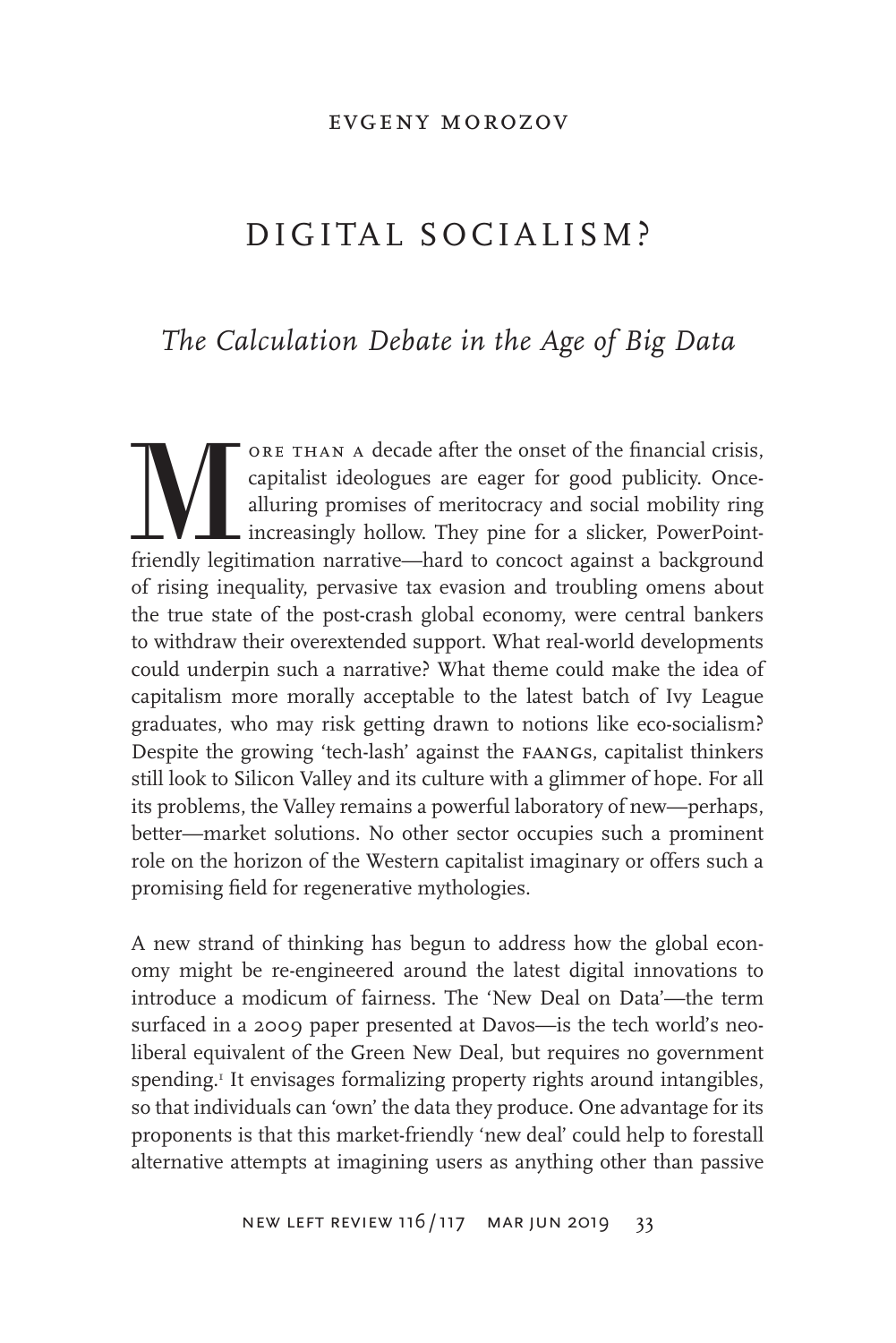consumers of digital technology; they could enjoy their new status as hustling data entrepreneurs, but should aspire to little else. The New Deal on Data has accumulated considerable political support: from the European Commission to the United Nations, many world institutions are convinced that some such 'fairness' initiative is important to guarantee the future of digitalized capitalism.

The Austrian legal scholar and a one-time successful software entrepreneur Viktor Mayer-Schönberger bears some responsibility for planting the dream of 'salvation through data' in the capitalist imagination. His best-selling *Big Data* (2013), the ur-text on the subject, co-authored with an *Economist* writer, had a straightforward thesis: the massive amounts of data now being harvested and analysed by a few far-sighted firms would produce new business models and destroy existing ones; disruption was imminent, profits assured.<sup>2</sup> Five years later, Mayer-Schönberger's latest book, *Reinventing Capitalism in the Age of Big Data,* shares some features with that earlier work. Co-written with another *Economist* contributor, the German business reporter Thomas Ramge, it deploys clear and anecdote-friendly prose to document another big trend—'as momentous as the Industrial Revolution'—while making pragmatic recommendations for businesses and policymakers. But *Reinventing Capitalism* has far greater ambition, as the book's original German title, *Das Digital*, suggests. *Das Kapital*, they argue, is out of date: once it is efficiently utilized throughout the economy, Big Data will not just reinvent capitalism—the English title is too modest on this point—but end it. 'It may be time to close the door on history and officially eliminate the term "capitalism"', they proclaim.3 In place of finance capital

<sup>1</sup> Alex Pentland, 'Reality Mining of Mobile Communications: Toward a New Deal on Data', *Global Information Technology Report, 2008–09*, Geneva 2009, pp. 75–80. 2 Viktor Mayer-Schönberger and Kenneth Cukier, *Big Data: A Revolution That Will Transform How We Live, Work and Think*, New York 2013. There was no suggestion here of politically significant change on the horizon; the main upshot of *Big Data* appeared to be the capsize of causal reasoning in the face of abundant but poorly understood correlations. If data showed that people were buying more strawberry tarts during hurricanes—the arch-example of most books on the subject—then the task was to sell more strawberry tarts, not to fret about the reasons why. Born in an Alpine village above Salzburg, Mayer-Schönberger founded his first softwaredevelopment company in 1986, at the age of twenty, while still an undergraduate student of law. After stints at Harvard Law School and the lse, he has taught at Harvard's Kennedy School, Singapore and Oxford. His first major book in English, *Delete: The Virtue of Forgetting in the Digital Age*, appeared from Princeton in 2009. 3 Viktor Mayer-Schönberger and Thomas Ramge, *Reinventing Capitalism in the Age of Big Data*, New York 2018, p. 216. Henceforth, rc.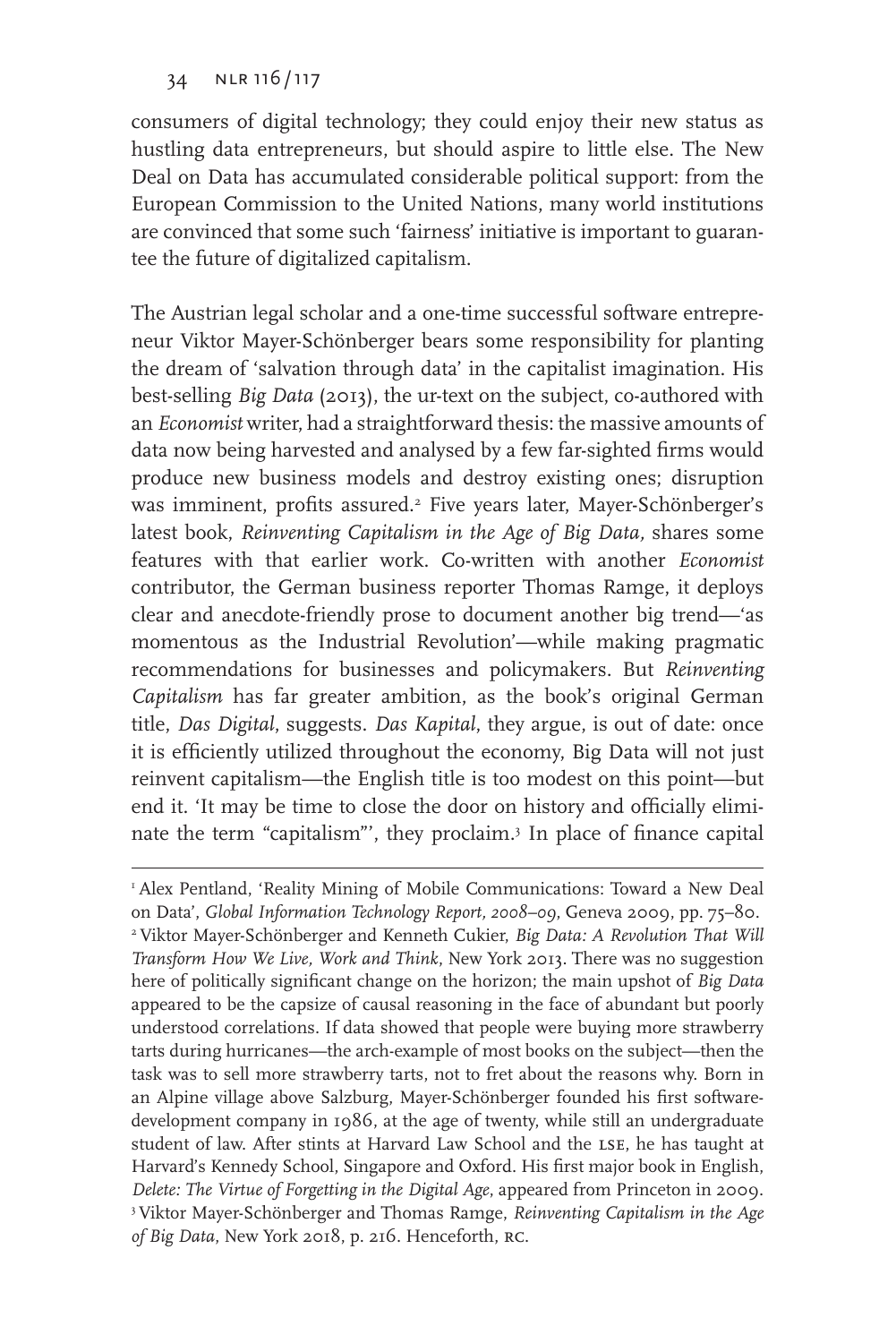and firms, data-rich markets will empower humans to work directly with each other. More dramatically, data will supplant the price system as the economy's chief organizing principle.

The price system makes an odd target for what is unmistakably a procapitalist book. Market pricing has long been lauded for its ability to enable complex forms of social coordination with little or no central planning. From the 1920s, in what would later be known as the Socialist Calculation Debate, Mises and Hayek had famously argued against their left-wing adversaries that it was the absence of the price system that doomed socialist central planning. Lacking real-time insights into the shifting tastes of consumers, most advantageous deployments of resources and fluctuating supplies of intermediate commodities, central planners stood little chance of adjusting their models fast enough to keep up with the rapidly changing world. Many socialists, especially in the wake of the Soviet collapse, found this argument persuasive, conceding an inherent technological flaw in socialist design. As G. A. Cohen put it in his last book, 'the principal problem that faces the socialist ideal is that we do not know how to design the machinery that would make it run.'4

Recent counter-arguments from the left have generally involved pointing out that the most successful modern capitalist enterprises, from Amazon to Walmart, excel at planning; the advent of digital feedback will make such techniques even more widespread. If capitalists can plan, why can't socialists?5 The opposite argument—that Big Data clogs the operation of the price system—has also been made: some observers go so far as to claim that the price signals of today's data-saturated markets, where venture capitalists, sovereign-wealth funds and deeppocketed tech platforms subsidize services to the point where no one really knows what they cost, resemble those of the Soviet system in the years before its final breakdown.<sup>6</sup> Hence the moniker 'Gosplan 2.0'. (In its structure, this argument is not dissimilar to the charges of Austrian economists against the distorting effects of quantitative easing on asset prices.)

<sup>4</sup> G. A. Cohen, *Why Not Socialism?*, Princeton 2009, p. 57.

<sup>&</sup>lt;sup>5</sup> For the latest articulation of this thesis, see Leigh Phillips and Michal Rozworski, *The People's Republic of Walmart: How the World's Biggest Corporations are Laying the Foundation for Socialism*, London and New York 2019.<br><sup>6</sup> The most prominent proponent of this thesis has been Izabella Kaminska of the

*Financial Times.*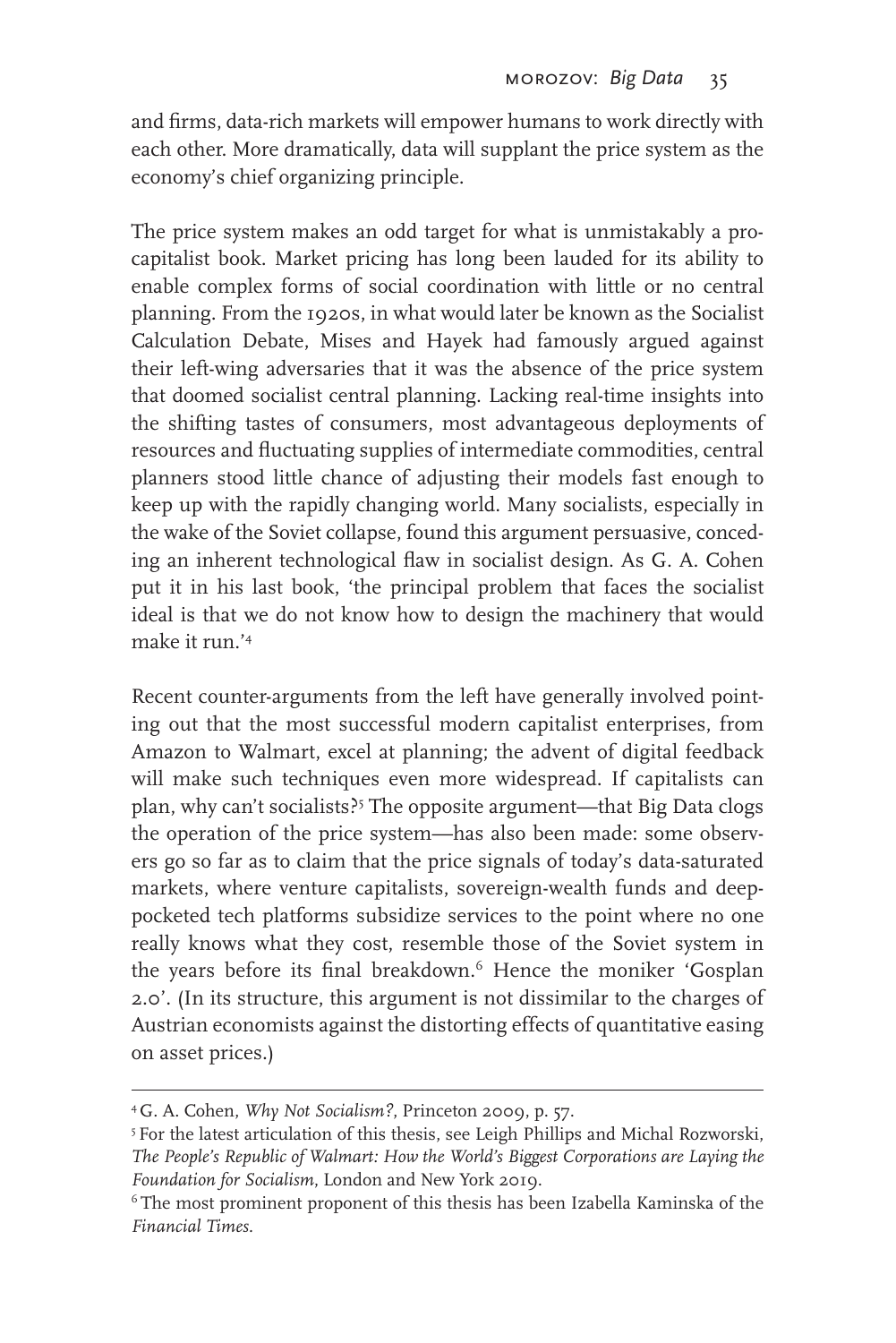In what follows, I will revisit—and, I hope, revitalize—the Socialist Calculation Debate, exploring some of the ways in which the participants conceived the relations between knowledge, price and social coordination, and how their referents may have changed in the age of big data. I will go on to suggest ways in which the development of digital 'feedback infrastructure' offers opportunities for the left to propose better processes of discovery, better solutions for the hyper-complexity of social organization in fast-changing environments, and better matches of production and consumption than Hayek's solution—market competition and the price system—could provide. But first, it's worth dissecting the theses of *Reinventing Capitalism* in more detail, for their very inadequacies are often symptomatic—and therefore illuminating.

#### i. reinventing capitalism—really?

While the price mechanism has been an effective means of social coordination, Mayer-Schönberger and Ramge argue, it has always had its shortcomings. Digital technology has not only rendered these visible, it has also provided a more efficient alternative method of social coordination. For the price system is a blunt instrument, the authors contend. It compresses the complex, multidimensional preferences of market participants into a single number, often eliminating nuance and detail, which can result in sub-optimal transactions. Consumers become easy prey to cunning marketers, who manipulate them into buying things they do not need simply because the price, ending in nines, looks as if the product has been discounted. But advances in data and information technology can eliminate these inefficiencies. *Reinventing Capitalism* calls for 'a reboot of the market', fuelled by data. There is no longer any need to compress a myriad of heterogeneous facts into the straitjacket of prices, when computer chips can communicate those facts directly. Market players will increasingly rely on data, not prices, to coordinate their activities, discovering new, previously invisible niches and boosting overall market efficiency.

The authors sketch out the landscape of a data-rich consumerist utopia. The advantage of digital markets over analogue ones is that they allow both sides of a transaction to specify numerous match-making criteria that go far beyond price. BlaBlaCar, for example, the French ride-sharing company, allows passengers to specify the chattiness of their ride—hard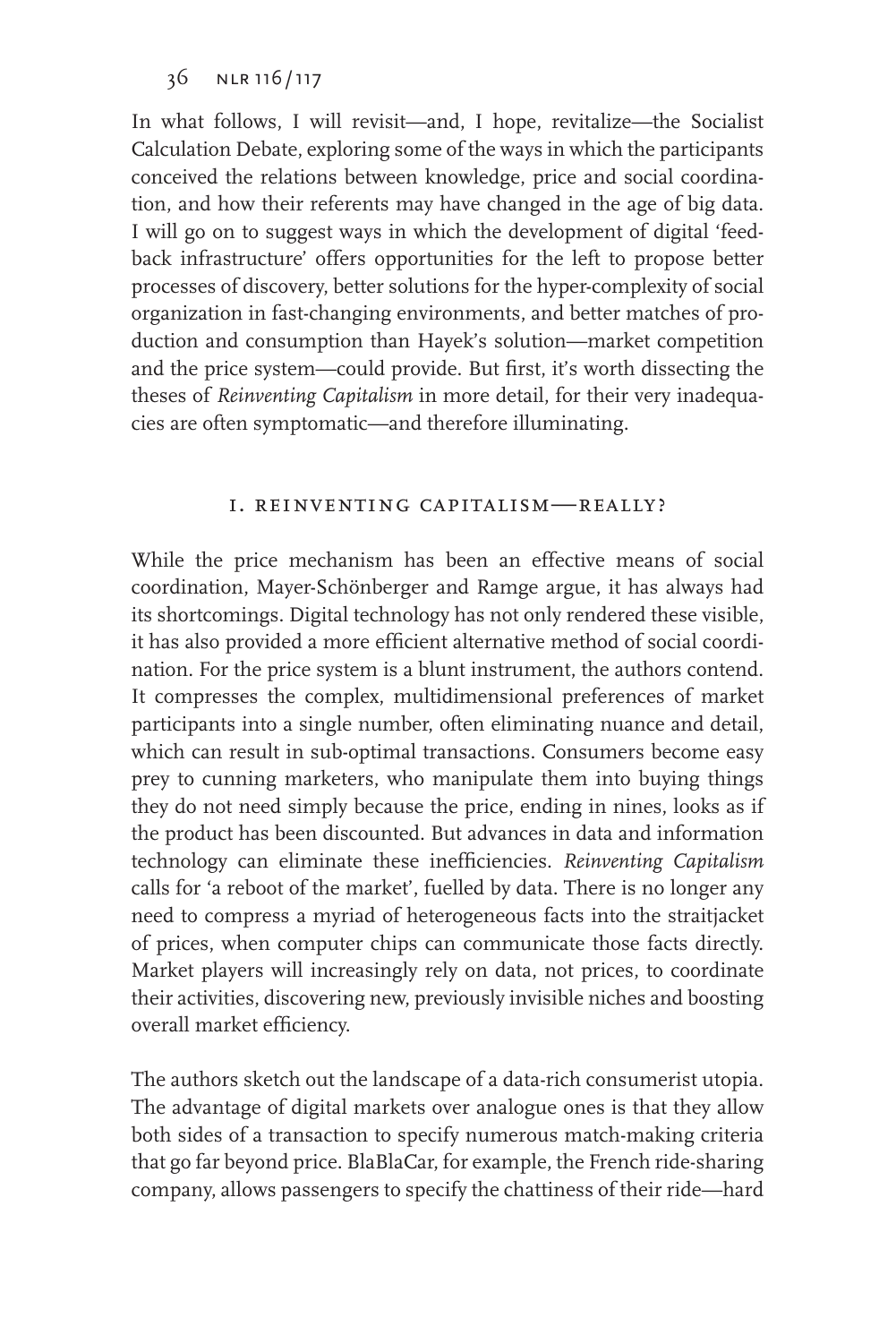to squeeze that information into a price. Recent technological developments that reduce the cost of extracting and categorizing data from complex files like videos have enabled buyers and sellers to find each other more easily. Matching algorithms can now crunch large amounts of data using finely detailed criteria. Machine-learning systems can infer our preferences through observation and correlation, without our having to list them. *Reinventing Capitalism* foresees new applications that will scan our entire data profiles in real time and apply machine intelligence to recommend bespoke merchants, products and services:

Suppose, for instance, you are looking for a new frying pan. An adaptive system, residing perhaps on your smartphone, accesses your past shopping data to gather that you bought a pan for induction cooktops last time, and also that you left a so-so review of it. Parsing the review, the system understands that the pan's coating really matters to you, and that you favour a ceramic one . . . Equipped with these preferences, it then looks at online markets for optimal matches, even factoring in the carbon footprint of the delivery (because it knows how worried you are about that). It negotiates automatically with sellers, and because you are ready to pay by direct transfer it is able to get a discount. With a single tap, your transaction is complete.7

Thanks to data-driven credit systems, capitalism's perennial problem of under-consumption will be a thing of the past. If the economy tanks, an 'adaptive system' will be able to obtain a loan for you and buy what you want, assuring investors that consumers have not lost confidence. Beyond this, data-rich markets will benefit consumers by eliminating inefficiencies in, for example, energy markets, where utilities currently pocket hefty fees by exploiting information asymmetries between themselves and their customers.

# *From finance to data?*

*Reinventing Capitalism* admits that the current monopoly ownership of the 'feedback data' generated in transactions between matchmaking platforms and their customers is an obstacle to the 'momentous transformation' in democratic consumerism that Big Data should bring. The information remains in the hands of just a few big companies, even though it has immense value to other economic players. The authors

 $7$  RC, p. 5.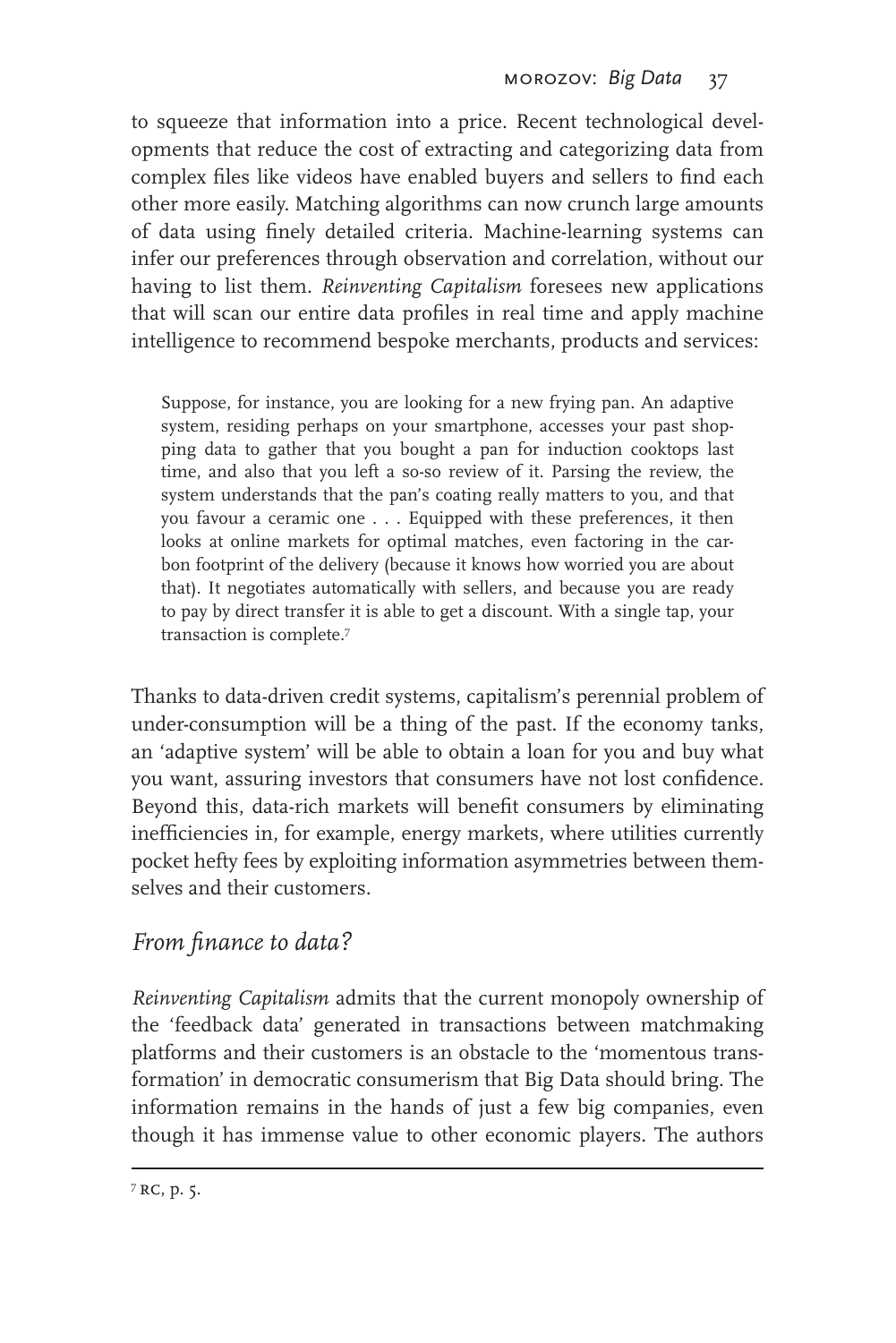propose to solve the problem by another variation of the 'New Deal on Data': tech firms should be forced by law to share (some) feedback data with other startups and public actors. 'A progressive data-sharing mandate', they write, 'would ensure a comprehensive but differentiated access to feedback data and would maintain choice and diversity in decision assistance.'8 This idea was well-received in Mayer-Schönberger's native Austria, where the right-wing övp–fpö government made it one of their signature proposals during Austria's 2018 presidency of the European Council.9

As for the elimination of 'capitalism', this turns out to refer mainly to the activities of consumer-facing financial institutions, which the authors claim will be disrupted by data-rich startups. Wall Street needn't tremble. Indeed, *Reinventing Capitalism* has remarkably little to say about the dynamics of actually existing capitalism, preferring to depict it as a mere aggregation of activities pursued by 'financial capitalists'—that is, institutions like old-school banks which thrive on money, not data. The newer, nimbler institutions are presumed to operate differently; their activities are subsumed under 'data capitalism'. The authors claim that 'as markets turn data-rich, there is less need to signal with money' and, when money no longer 'plays first violin', banks and other financial intermediaries will need to refocus their business models, bringing about a shift 'from finance to data capitalism'. Indeed:

With the market economy advancing with the help of data, we may no longer label the future 'capitalist' in the sense of power concentrated by the holders of money. Ironically perhaps, as data-driven markets devalue the role of money, they prove Karl Marx wrong, not Adam Smith.<sup>10</sup>

 $^8$  RC, p. 12.<br>9 The German spD has voiced similar ideas, calling on American tech giants to start sharing their data with German companies: Andrea Nahles, 'Die Tech-Riesen des Silicon Valleys gefährden den fairen Wettbewerb', *Handelsblatt*, 13 August 2018. Mayer-Schönberger declined to get involved with the Austrian initiative, citing ideological disagreements with the övp-FPÖ government. Soon after Nahles's piece appeared, however, he joined the CDU–SPD coalition government's newly created Council of Digital Advisors in Berlin. Meanwhile the idea of a data-sharing mandate has been taken up more widely; see for example the recent Peterson Institute paper by Claudia Biancotti and Paolo Ciocca, 'Opening Internet Monopolies to Competition with Data Sharing Mandates', *PIIE Policy Brief*, April 2019.<br><sup>10</sup> RC, p. 143.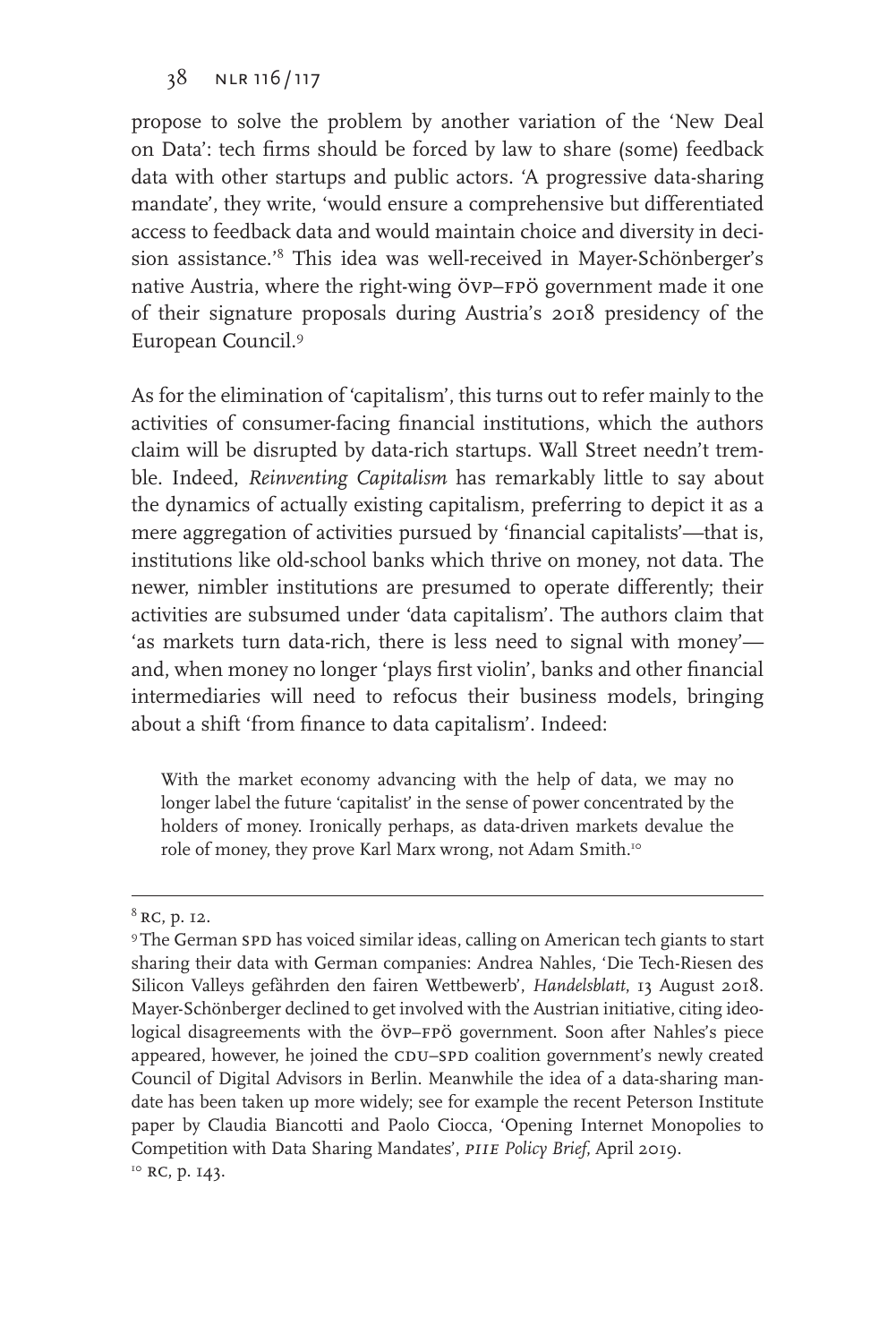Capitalism, on this reading, is merely a list of what capitalists do. There is scant sense in this analysis of capitalism as a system, with a history, a present and a perceptible logic—of competition—that imposes significant constraints on its future paths.

*Reinventing Capitalism* is one of several recent books that purport to read the massive changes unleashed by the rise of new, data-intensive business models against the broader analytical background of contemporary capitalism. Shoshana Zuboff's *The Age of Surveillance Capitalism* may be the most prominent example; another is *World After Capital,* self-published online by German-American venture capitalist Albert Wenger (cited quite favourably by Mayer-Schönberger and Ramge).<sup>11</sup> Lacking a robust, theoretically and historically grounded conception of capitalism, these texts follow the same narrative trajectory: the authors begin by choosing some prior stage—'financial capitalism' for Mayer-Schönberger and Ramge, 'advocacy capitalism' for Zuboff, 'industrial age' capitalism for Wenger—and then proceed to roll out the *deus ex machina* of information technology, Big Data, machine learning, or even (in Wenger's case) 'the universality of computation at zero marginal cost'. All three conclude that the current stage of capitalism—'data capitalism' (Mayer-Schönberger and Ramge), 'surveillance capitalism' (Zuboff), 'Knowledge Age' postcapitalism (Wenger)—is a stark departure from the previous one, and that drastic changes in information technology explain the transition. They turn to recent history only very selectively, mostly to bolster their presentist two-stage schema. The analytical and political consequences vary. Zuboff has little positive to say about the age of 'surveillance capitalism', whereas *Reinventing Capitalism* concludes with an almost religious reading of the therapeutic power of data and information, which will heal the ills of contemporary capitalism and restore market efficiency.

### *FinTech and capitalist competition*

Whether this fable of data-rich consumerism will prove effective as a legitimating ideology remains to be seen. Analytically, however, it is extremely weak, which forces the authors to misrepresent the positions of their mooted adversaries. Thus *Reinventing Capitalism* claims

<sup>&</sup>lt;sup>11</sup> Shoshana Zuboff, *The Age of Surveillance Capitalism: The Fight for a Human Future at the New Frontier of Power*, New York 2019; Albert Wenger, *World After Capital*, available in open-source form at GitBook.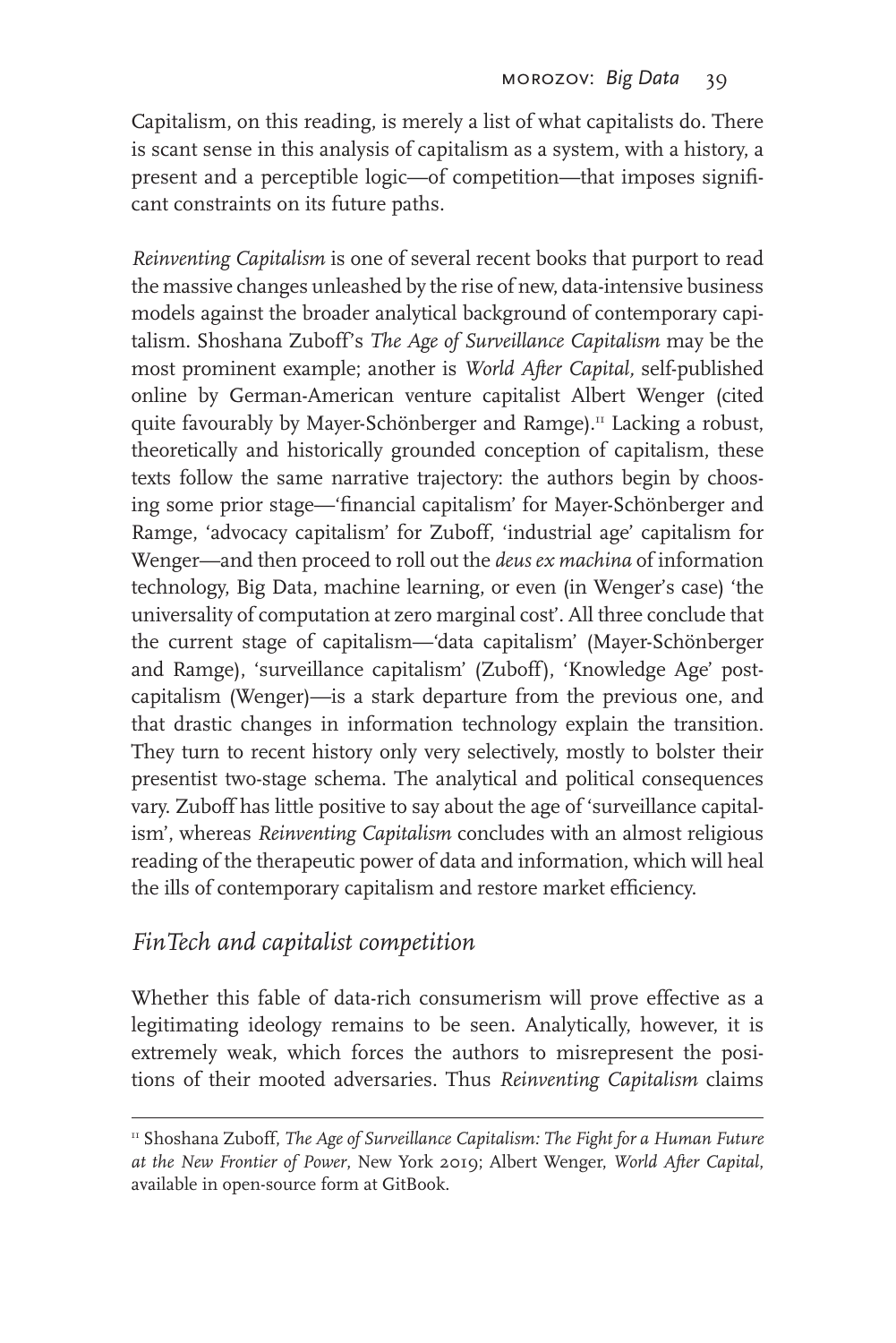Marx held that money rules the world; now that data rules the world, their reasoning goes, Marxist analyses no longer apply. Marx, of course, argued nothing of the kind. Quite to the contrary, he believed that the imperative of capital accumulation in the face of constant competition was the key, not money as such. Money was an unavoidable stage in the process of accumulation: it never 'played first violin'; capital did. For Marx, capital accumulation was unthinkable without commodity production. Even accounting for the novelties of today's global capitalism, where complex financial products seem to have lost their referent in the real economy, one would be hard-pressed to conclude that the proliferation of data-intensive digital commodities and services fundamentally alters the terms and dynamics of capital accumulation.

To prove Marx wrong, *Reinventing Capitalism* would need to show that the world of data capitalism and 'FinTech' startups—tech-based financial services; for instance, digital-only loan originators that use personal data to determine creditworthiness—is not subject to the same pressures as the traditional financial sector it supposedly displaces. The authors make no such attempt, and it's not hard to see why: there are few developments in the FinTech world that cannot be explained by the imperatives of capitalist competition, as even a cursory examination of the relation between the two sectors confirms. The big banks—heavyweight ambassadors of supposedly outdated finance capitalism—are spending large sums on tech: Citigroup's tech budget was \$8 billion in 2019; Wells Fargo's, \$9 billion; Bank of America's, \$10 billion; jp Morgan's topped out at \$11 billion. These are impressive figures, on a par with the tech giants themselves. Indeed, the top ten us spenders on technology last year were banks and tech firms, with the addition of Walmart.<sup>12</sup> JP Morgan has launched a well-staffed ai team in New York and a 1,000-person FinTech campus in California, suggesting it's on the cutting-edge of innovation. Palo Alto now also hosts BlackRock Lab for Artificial Intelligence.

A closer analysis, however, reveals that the lion's share of the banks' tech-related expenditure goes into maintaining legacy systems, rather than genuine research and development. After multiple mergers and system migrations, their existing hardware and software packages have become prohibitively expensive, prompting further mergers to reduce

<sup>&</sup>lt;sup>12</sup> Dan DeFrancesco, 'Here's a Breakdown of How Much US Banks Are Spending on Technology', *Business Insider*, 28 March 2019; Kim Nash, 'Amazon, Alphabet and Walmart Were Top it Spenders in 2018', *wsj*, 17 January 2019.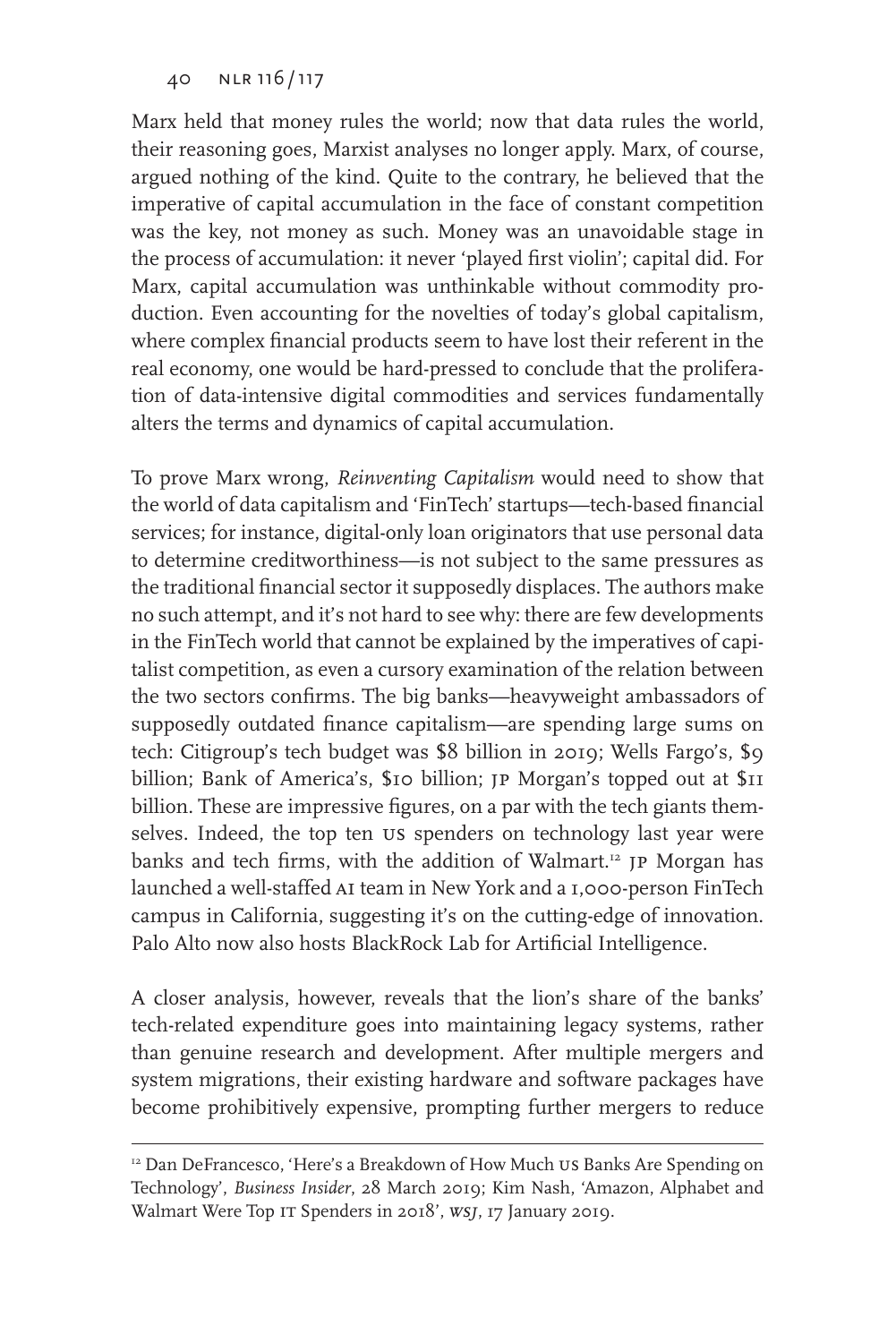tech investment costs. This was a major factor in the recent \$66 billion tie-up between SunTrust and BB&T, which according to Citigroup's CEO was 'predominantly driven by the need for scale around the ability to invest in and implement technology'. Citigroup, by contrast, already had that scale.<sup>13</sup> Predictably, a recent study of tech spending shows that bigger banks not only invest more than their smaller rivals, but also tend to spend more on advanced technology, as opposed to maintenance—due not least to their scale and greater reserves of free cash.14 Nothing in this landscape, save for the technologies themselves, would look foreign or strange to Marx.

Consider, too, the business dynamics of the FinTech world. According to one estimate, FinTech investment in 2018 grazed a record-breaking \$112 billion.<sup>15</sup> It's not hard to guess why: the sector promises profits that might one day be as astronomical as those of traditional banks—jp Morgan posted net profits of \$32.5 billion in 2018, still slightly higher than Alphabet's \$31 billion—but at considerably lower costs, as there will be no need to pay for the integration and maintenance of outdated tech systems. Overall profitability rates should therefore skyrocket. While *Reinventing Capitalism* recognizes the importance for the FinTech sector of not carrying high legacy costs, the authors mistakenly attribute it to the unique stage of 'data capitalism'. But invasions by newcomers armed with swifter and cheaper technologies have been a regular feature of capitalist competition, with cloud computing and data infrastructure being what one strand of Marxist economics would recognize as the 'regulating capital' of this particular industry.

Not surprisingly—and fully in line with Marx's own theory of market competition—the incumbent firms do their best to defend themselves against such assaults, often by buying up the younger challengers. jp Morgan's 2017 acquisition of WePay, a leader in digital payments, was exactly what a firm of its size would be expected to do in these circumstances. Today's FinTech disrupters will themselves be challenged in the

<sup>13</sup> Kristin Broughton, 'bb&t-SunTrust Tie-Up Brings Tech Budgets into Focus', *wsj*, 7 February 2019; Laura Noonan and Patrick Jenkins, 'Citigroup ceo Says Machines Could Cut Thousands of Call Centre Jobs', *Financial Times*, 18 February 2019.

<sup>&</sup>lt;sup>14</sup> Dan DeFrancesco, 'A New Study Found JP Morgan and Bofa Are Winning Wall Street's Technological Arms Race', *Business Insider*, 28 March 2019.

<sup>&</sup>lt;sup>15</sup> Lauren Mostowyk, 'Global Fintech Investment Rockets to a Record \$111.8B in 2018, Driven by Mega Deals', kpmg, 13 February 2019. This included Blackstone's \$17 billion investment in Refinitiv, a Thompson Reuters spin-off.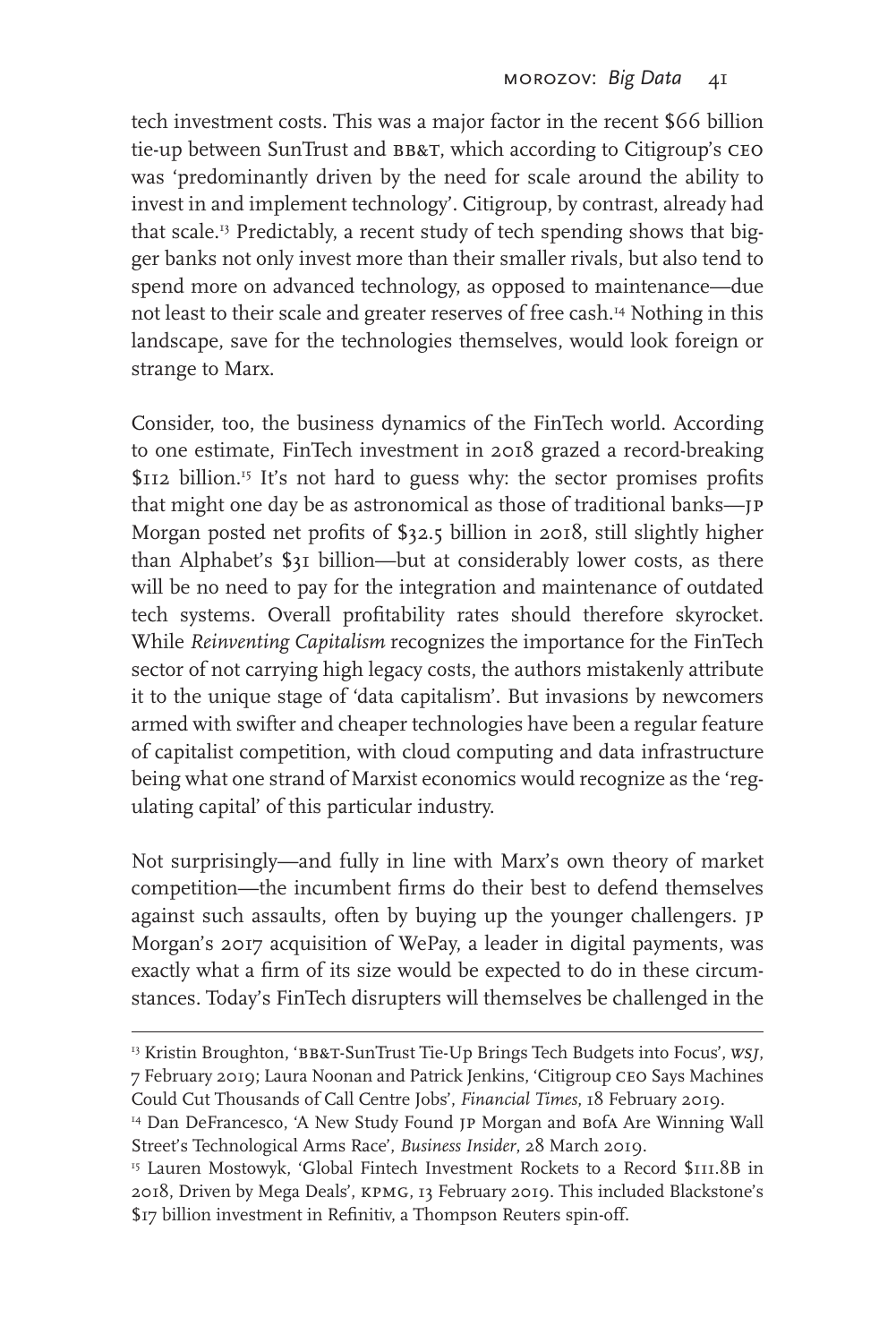not-too-distant future by the arrival of even more efficient techniques of production and their weaponization by the next generation of startups. At that point, Mayer-Schönberger and Ramge will probably have to invent yet a third stage—a post-data capitalism of some kind.

Why do all this, when the existing concept of capitalism, in all its analytical richness, already allows for such transitions? Perhaps because to operate with that concept would mean conceiving of capital as a system and as a social relation—and not just a stock of physical and immaterial goods available for production, as neoclassical economists tend to imagine it. Given the unwillingness of Mayer-Schönberger and his ilk to do so, even against a background of growing anxieties about the direction of the capitalist system, we are likely to see further flurries of books that are nominally about the future of capitalism, but offer, at best, depictions of observed regularities in how capitalist firms expand their stocks of capital to include data. The future behaviour of these firms, we are invited to believe, amounts to nothing less than the future of capitalism itself. If this is somewhat better than the fairytales of perfect competition and market equilibrium spun by neoclassical economists, the practical and political use of such insights is minimal, as they ignore the fundamental drivers that shape the behaviour of even those individual capitalist firms that their theories purport to explain.

*Reinventing Capitalism*'s first major dichotomy—'data versus money' appears untenable. But what about its second dichotomy, between prices and information? Here the evaluation is a bit trickier, and will require an excursus through classical and neoclassical economics, with their contrasting ideas of information, prices and competition—and in particular, an attentive reading of Hayek. *Reinventing Capitalism* is very light on economic theory, and it's never quite clear just which framework classical, neoclassical, Austrian?—informs the authors' insistence on the obsolescence of price and the ascendance of data. One can, nonetheless, try to deduce it.

### 2. information and the price system

The neoclassical framework makes some rather dubious assumptions about prices and information—a consequence of its surreal view of competition. A perfectly competitive market, free from any barriers to entry, is presumed to be divided between price-taking sellers and buyers, all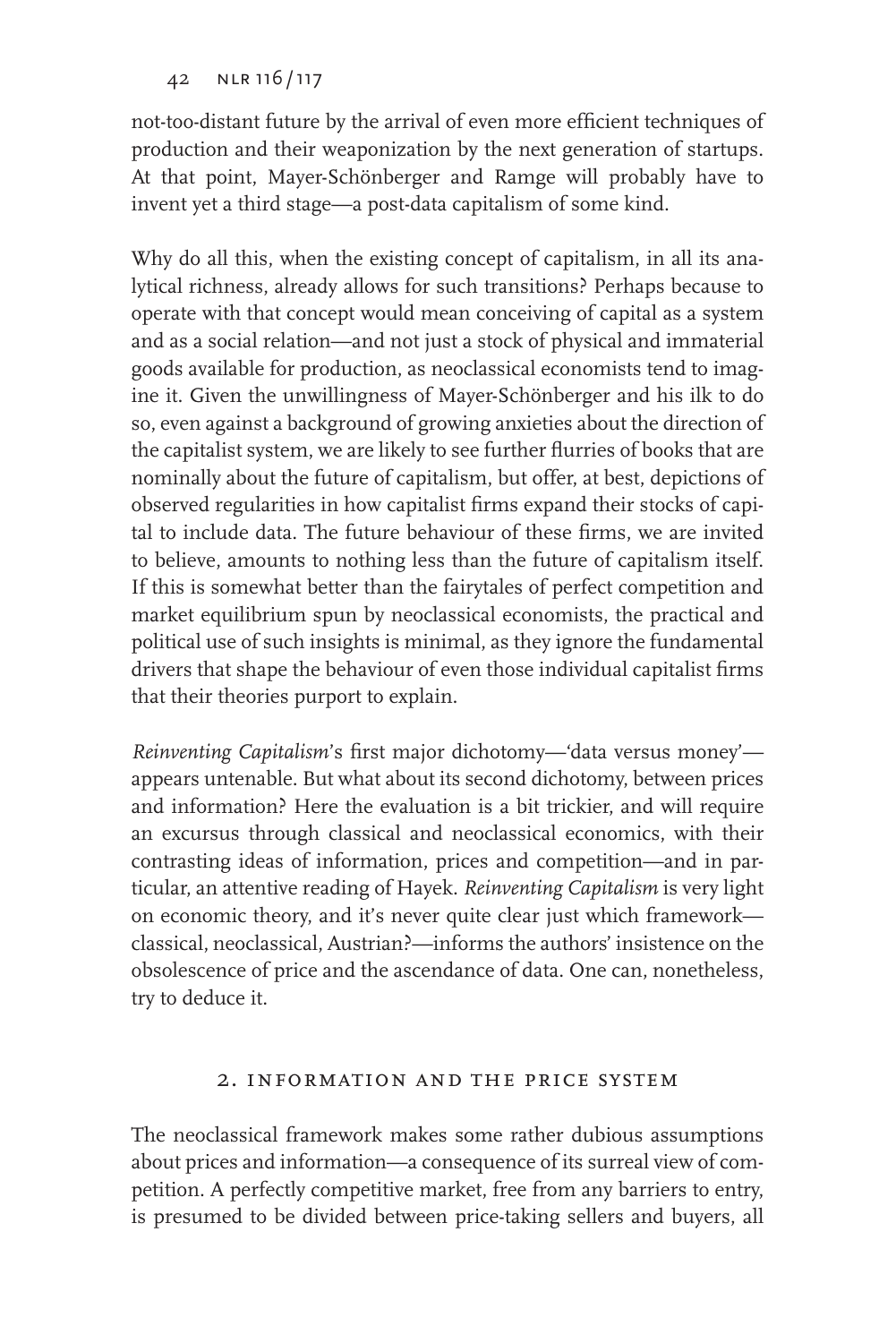of whom possess perfect knowledge. 'Competition', on this reading, is not a process unfolding over time but merely a descriptive label or a snapshot, used to designate an existing equilibrium. Under perfect competition, additional information cannot play any role in market exchange because everything knowable is already known—market players possess perfect knowledge. Prices, in this framework, suffice, even though they remain something of a mystery—the product of the exotic process of *tâtonnement*, or trial and error, which establishes a match between supply and demand (originally introduced into economic theory by Léon Walras in the 1870s).

The neoclassicals have long conceded that competition can be imperfect: barriers to market entry, for example, or the emergence of monopoly firms, might render competition 'imperfect', though these complications will not give the neoclassical notion of 'competition' any more dynamism. There can also be deficiencies related to information flows. Over the last fifty years this insight has spawned an entire field, known as 'information economics', which studies how various asymmetries of information—that between sellers and buyers of used cars being the most famous example—undermine market efficiency. Once those asymmetries are resolved, through public policy or private contracting, the existing inefficiencies should fade away, bringing competition closer to its 'perfect' equilibrium condition.

How are information and prices related under 'imperfect competition'? Sellers might know more than they let on about the condition of a used car (a 'lemon', in car-dealer parlance); it's because they withhold this information that the market price can be as high as it is. For most economists, the problem is markets that are data-poor, not data-rich. The authors of *Reinventing Capitalism*, on the other hand, find the novel, data-rich dimension of market transactions to be a permanent feature of all economic exchange; such data bonanza does not emerge *only* in imperfect conditions. Rather, it is present in the course of everyday transactions where no information asymmetries are said to be present. But if, in the absence of any imperfections, the price of a commodity does not fully reflect its utility to a group of eccentric consumers, the pull of market forces should, in theory, bring it to the right level.

To argue for the existence of an entirely new dimension of market exchange, previously unrecognized by neoclassical economic theory, requires a radical departure from some of its fundamental but limiting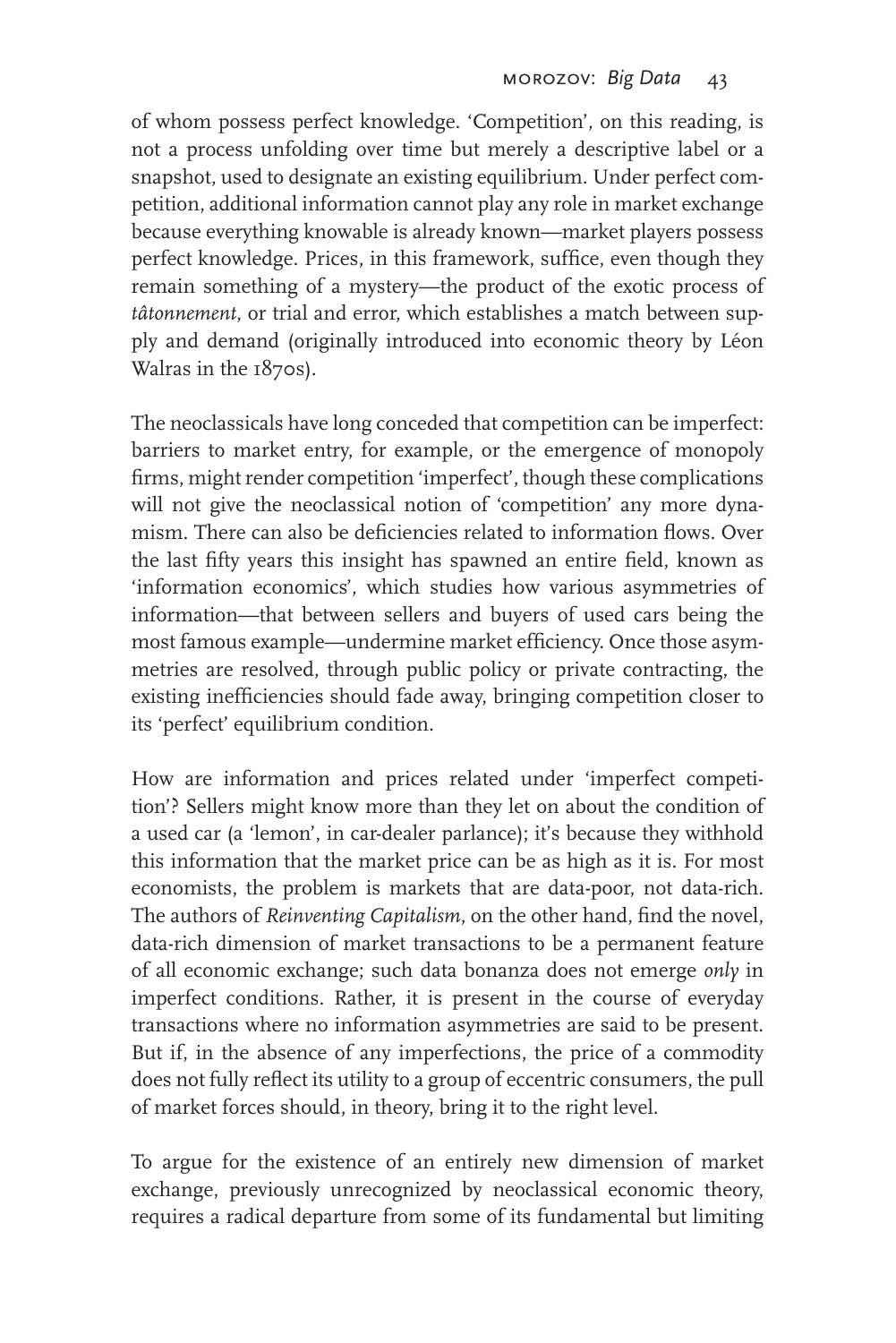assumptions. This would seem to leave the authors with just one place to go—a theory of competition which neither assumes perfect knowledge nor obsesses about equilibria. This, of course, is the classical theory of competition familiar to Smith, Ricardo and Marx, and recently revised and updated by Anwar Shaikh in *Capitalism: Competition, Conflict, Crises*. 16 Hayek, as it happens, subscribed to many of the postulates of this theory. In his last decades, he even used it to elevate competition to a universal governing device through which new knowledge—such as the latest consumer tastes or production techniques—gets 'discovered'. Before this political turn, though, Hayek wrote many pages, most of them during the Socialist Calculation Debate, exploring the exact nature of the relationship between prices and information. Most of his socialist opponents in Vienna were firmly in the neoclassical camp. If Marxism, as they believed, furnished capitalists with the theoretical apparatus for grasping the existing dynamics of capitalism, then neoclassical economics, with its penchant for rational mathematical analysis, would provide social democrats with the intellectual resources for engineering the future dynamics of socialism.17 Hayek's disagreement with his socialist counterparts was thus not just ideological but also methodological; on matters of competition, his views, shaped by the classical tradition, were closer to those of Marx than those of, say, Oskar Lange.

In *Reinventing Capitalism*, Hayek features as the poster child of economists' obsession with the price system as an efficient conveyor of information. A cursory reading of Hayek's famous 1945 essay, 'The Use of Knowledge in Society', might suggest as much. In arguing that the price system allows disparate economic actors to coordinate their activity, wasn't he singing a paean to the superiority of the price system over central planning? 'Hayek's deep appreciation for price rests on the fact that, as transaction partners negotiate, they have to take into account all the information they have at hand, including their priorities and preferences, and condense them down to a single figure', claim Mayer-Schönberger and Ramge. It's against these presumed views of Hayek that they mount their own argument that technology can now furnish

<sup>&</sup>lt;sup>16</sup> See also the numerous contributions in Jamee Moudud, Cyrus Bina and Patrick Mason, eds, *Alternative Theories of Competition: Challenges to the Orthodoxy*, Abingdon and New York 2012.

<sup>17</sup> This ground is well-covered in Johanna Bockman, *Markets in the Name of Socialism: The Left-Wing Origins of Neoliberalism*, Stanford 2011.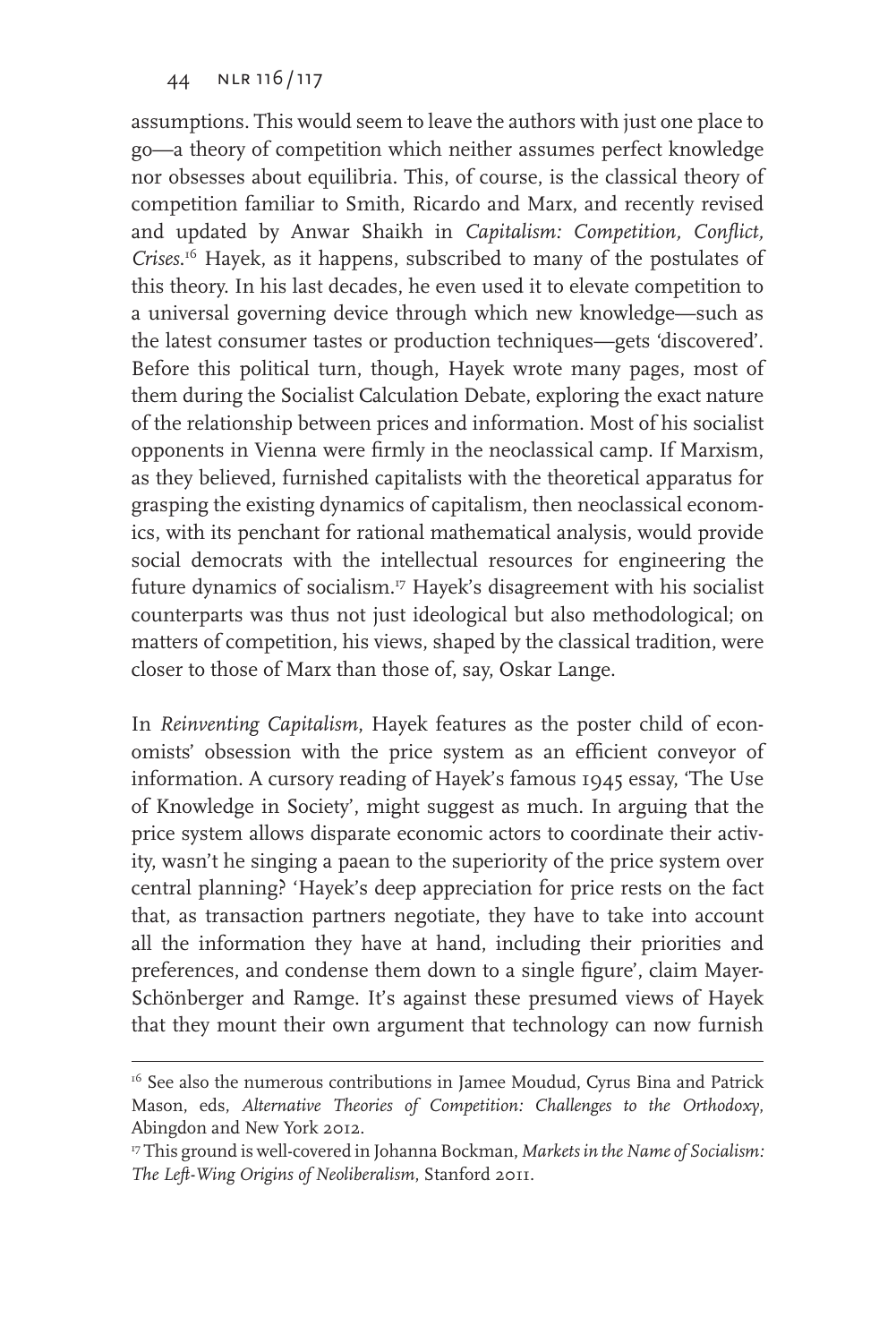more information than prices, because it's no longer necessary to condense information—one can just use it.

### *Non-price knowledge*

How accurate is their description of Hayek's views? First of all, the idea that prices are set in an orderly dialogue between two transacting partners—and not as a result of myriad market forces and considerations—is the Walrasian heresy that Hayek would never have endorsed. Second, *Reinventing Capitalism* repeats the error of many neoclassical economists in response to Hayek's 1945 essay, in failing to see that his dynamic view of competition is not the same as their static version. Hayek's conception allows for the practices and institutions that shape the competitive battle *before* a sale is made and the associated price recorded. Neoclassicals often assume that, for Hayek, the price system is the only place where information can reside: it's there—or it's nowhere. This gets Hayek wrong twice: first, in treating the price system as merely the 'conveyor' of information, and, second, in assuming that it's the only such conveyor in the capitalist system. Both are common misinterpretations that arise from a highly selective reading of Hayek's oeuvre, in most cases limited to 'The Use of Knowledge', and ignoring everything else he wrote on competition.

Does the price system 'convey' knowledge? Not really. A more fitting title for Hayek's famous essay would be 'The Non-Use of Knowledge in Society', for he insists that the price system works so well precisely because economic actors do not need to know much about the world to act effectively in it.18 Prices do not convey knowledge, at least not from one end of the market to the other. Nor do they have to: as long as one economic actor discovers a set of facts that changes their evaluation of a commodity, the effects of that revaluation propagate throughout the system—driving the commodity's price up or down—without anyone else needing to know what the new facts actually are. If the price system conveys anything, it's the current positions—many of them based on erroneous perceptions of the present and the future—of all economic

 $18$  The best and most concise interpretation of the Austrian position on prices and knowledge, and its subsequent misreading by various schools of information economics, remains Esteban Thomsen, *Prices and Knowledge: A Market-Process Perspective*, London 1992.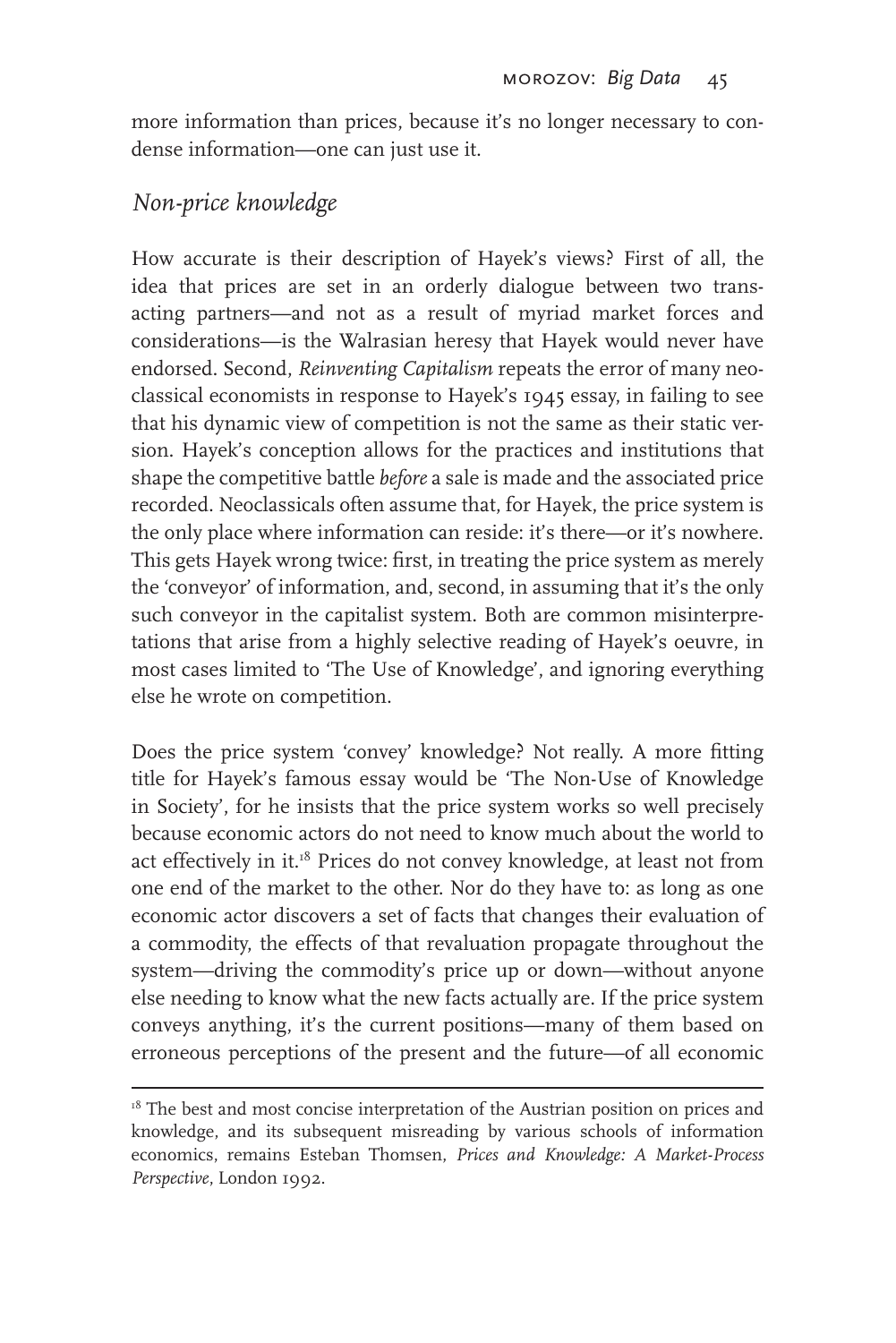actors with regard to one another: it's like an aerial snapshot of an ongoing military battle. It's trivially true to state that this snapshot contains and communicates 'knowledge', but that 'knowledge' is certainly not a total sum, to be disaggregated and rearranged at will, of the individual 'knowledges' of those partaking in the battle.

Such an elegant and information-light arrangement as the price mechanism can only work because much of the actual complexity of competition is handled and reduced elsewhere in the economic system. First, it relies on the broader norms, customs and rules of capitalism, long internalized by market participants—for example, the understanding that cost-cutting is an important tactic for surviving in a competitive market. This narrows the scope of potential responses and smoothes social coordination: as long as the quest for profitability remains the overarching objective of the entire system, everyone knows what to expect. Of course, if this condition does not apply, the price system immediately loses its coordinating magic, for changes in price become illegible much as the aerial snapshot of the battlefield becomes unintelligible if one side suddenly professes pacifism. The price system can accomplish so much with so little precisely because economic actors do not need to reach for a manual or consult their therapist to know what to do when prices change. When Austrian economists respond to today's defenders of central planning by noting that any non-capitalist system—even one rooted in the power of Big Data—could only beat the efficiency of the price system if it also created new behavioural modes and frameworks of meaning, they have a point.

Second, in addition to the price system, capitalist society also has systems for communicating broader non-price knowledge, which shape the dynamics of competition *before* market exchange takes place. Hayek pointed to the role of advertising and the press, as well as more informal mechanisms. 'Competition', he wrote, 'is in a large measure competition for reputation or goodwill'—it is 'essentially a process of the formation of opinion: by spreading information, it creates that unity and coherence of the economic system which we presuppose when we think of it as one market.'19 The knowledge system—this secondary channel of communication—is what ensures social coordination even when our familiarity with the actual commodities is scarce or non-existent. If this

<sup>19</sup> F. A. Hayek, 'The Meaning of Competition' [1948], in Bruce Caldwell, ed., *The Collected Works of F. A. Hayek: The Market and Other Orders*, vol. 15, Chicago 2014, p. 109.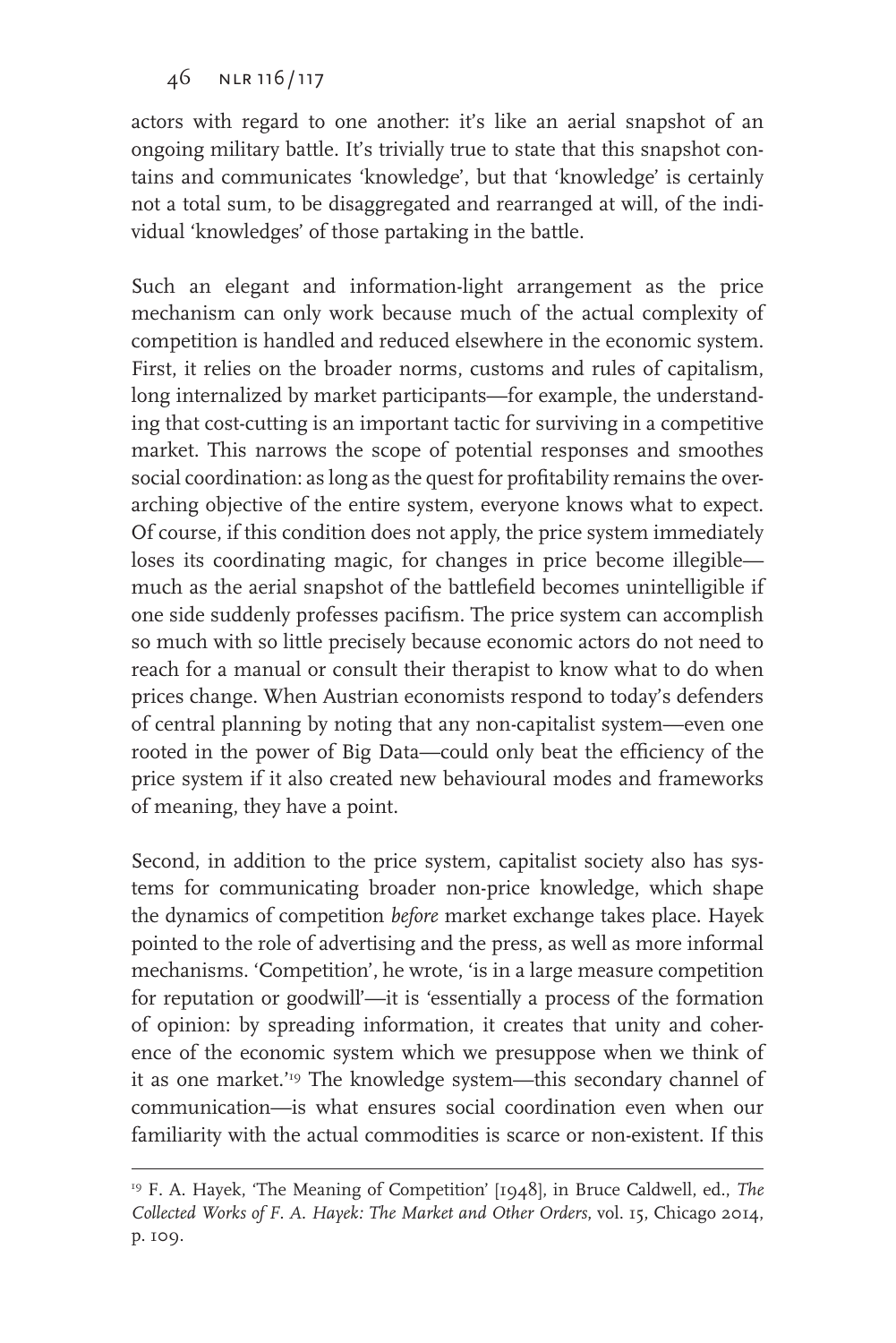sounds like the 'data-rich' dimension of markets 'discovered' by the authors of *Reinventing Capitalism*, it's because it is: the existence of the knowledge system could only be a surprise to neoclassical economists who build their models by ignoring the crucial stage of economic activity where such 'data-richness' is of paramount importance. Read from a Hayekian perspective, the digital economy simply formalizes and improves earlier processes of opinion formation, making the reputations of market participants easier to update in real time, or simply alerting customers, via a notification on their phone, to the launch of a new taxi service where the driver would be happy to whistle the client's favourite tune.

To argue that there's a choice to be made between the price system and the knowledge system—or that the latter, in the form of Big Data, is now supplanting the former—is to fundamentally misunderstand Hayek's view of how the capitalist system works. That prices have informational meaning for market participants—meaning which is itself contingent upon them internalizing the basic laws of capitalism—doesn't stop them acquiring other forms of information, prior to the moment of exchange, during the crucial phase of 'real competition'. Like the neoclassical economists, the authors of *Reinventing Capitalism* eliminate this prior stage from their conception of exchange. They therefore claim that prices must condense all the information to hand—which, of course, they cannot. The book's entire premise is the logical consequence of trying to fit Hayek's dynamic view of competition into a static neoclassical framework—and, on discovering that it doesn't fit, postulating that we need another, information-friendly term for 'capitalism'.

### *From socialist planners to market technocrats*

Hayek's 1945 essay had a profound effect on the development of modern economics.20 Until its appearance, the Socialist Calculation Debate was widely believed to have been won by the socialist opponents of Mises and Hayek—Oskar Lange chief among them—who advocated a mixed approach, whereby individual factory managers would be allowed to find the 'right' price to charge for their products via trial-and-error learning through the market, while the Central Planning Board would set the prices of inputs. In fact, Mises and Hayek had not really altered their

<sup>&</sup>lt;sup>20</sup> This history is discussed, at some length, in Philip Mirowski and Edward Nik-Khah, *The Knowledge We Have Lost in Information: The History of Information in Modern Economics*, Oxford 2017.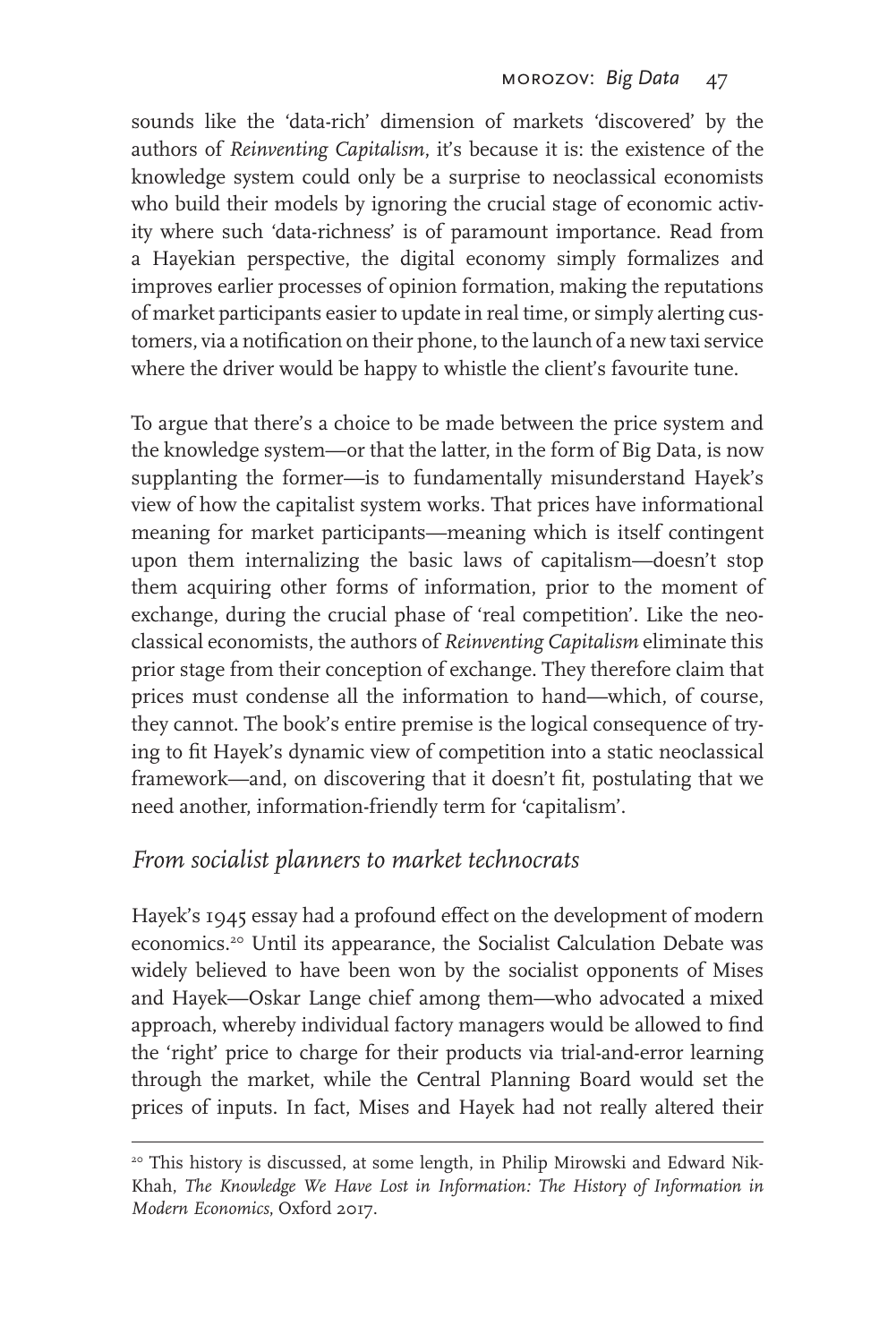arguments over the course of the debate. But their social-democratic opponents, wedded as they were to neoclassical economics, initially took their case to be about the difficulty of *computing* the appropriate price levels, based on the given data—and not about the challenge of *gathering* and *updating* the data, which is never automatically 'given'. Mises and Hayek, with varying degrees of clarity and emphasis, had been emphasizing this all along, but it took Hayek's essay to drive the point home.

Nevertheless, neoclassical economists still misconstrued Hayek's essay. Their theoretical preconceptions of perfect competition led them to conclude that Hayek merely meant that the price system could gather and process the data needed to operate an economy much more effectively than one based on central planning.<sup>21</sup> But for Hayek, it was not just a matter of how well or efficiently each system could collect the same data. There was no equivalence between the data processed by the two systems: the price system worked so efficiently only because capitalism did the rest. Such misinterpretations of Hayek, frequent among social-democratic neoclassical economists in the postwar period, aimed to formalize his insights about the informational role of the price system within the neoclassical framework. These formalizations eventually allowed the successors to Oskar Lange and Abba Lerner to show that the price system was only as efficient as Hayek had claimed under very specific conditions.

The task of these progressive planners, now comfortably embedded in Cold War academic institutions, thus shifted from the earlier bold objective of designing non-market environments to the more pragmatic task of redesigning market environments in order to make them more efficient. Planners would no longer be busy setting input prices or output quotas, as earlier generations of socialist economists might have advocated; instead, they would be drawing upon advanced mathematical techniques and game theory to act upon the newly discovered informational dimensions of economic activity so as to bring about the optimum conditions. If, for example, some market players had good reasons to hide their true preferences, preventing a possible market transaction from happening, what kind of advanced institution—an auction, perhaps—could be designed in order to reveal them?

<sup>&</sup>lt;sup>21</sup> See, for example, Leonid Hurwicz's explication of 'the Hayek type of argument' in 'Centralization and Decentralization in Economic Processes', in Alexander Eckstein, ed., *Comparison of Economic Systems: Theoretical and Methodological Approaches*, Berkeley 1971, p. 93.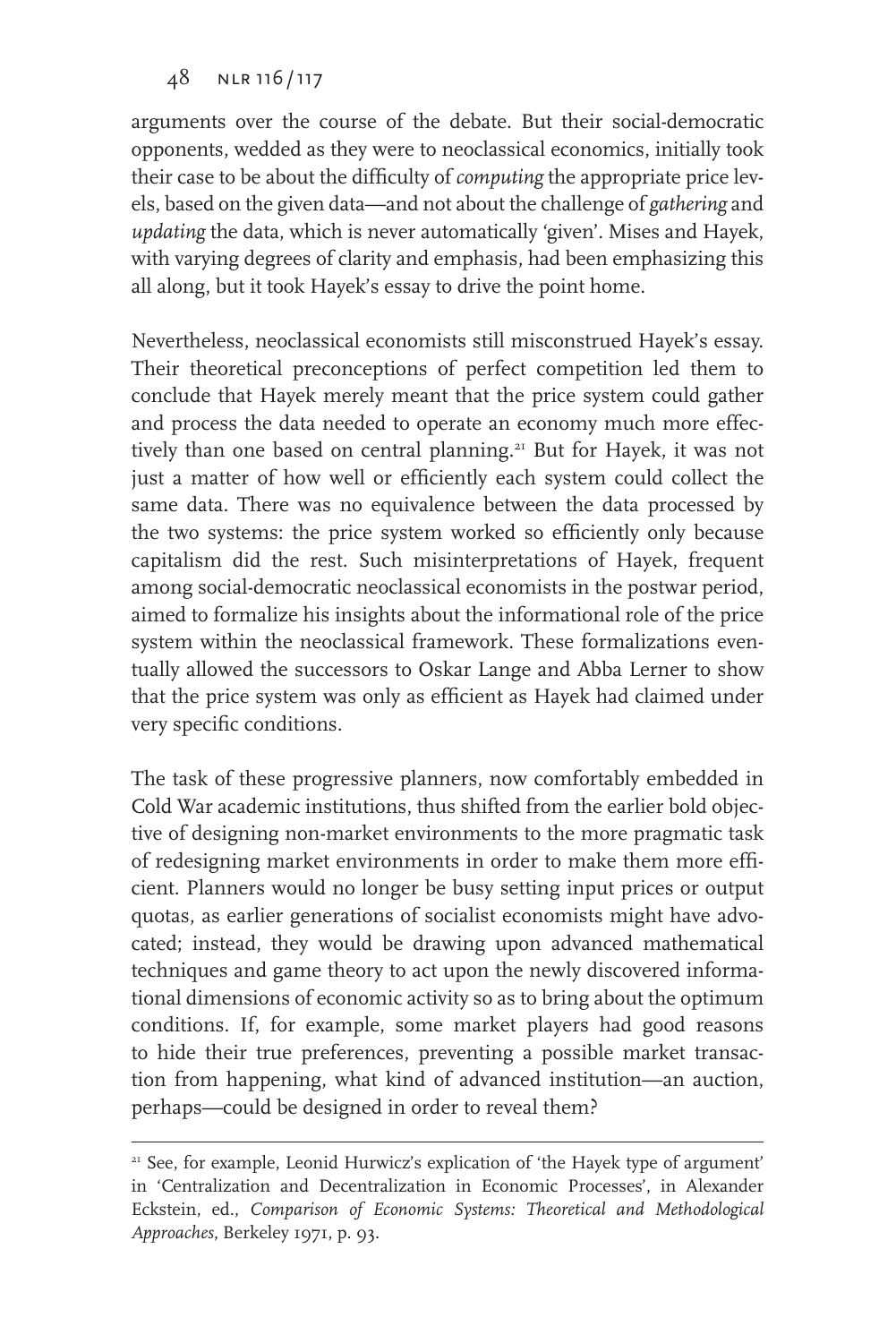Such insights about the informational malleability of markets gave rise to completely new research agendas with names like 'mechanism design' and 'market design'. What did any of this have to do with socialism? Very little: all that was left from the earlier radicalism was the figure of the planner, who, without any real planning to do, was now reborn as the technocratic economist who could build markets on demand. While Hayek, in his earliest contribution to the Socialist Calculation Debate, drew an explicit distinction between the economist—the protagonist of a market economy—and the engineer—the protagonist of a centrally planned one—the post-Hayekian consensus in neoclassical economics has yielded an odd blend of the two.<sup>22</sup> And as the world has become increasingly digitized, building new markets, as well as fixing existing ones, has gotten easier and cheaper: acting upon the informational dimensions of market exchange can now be done remotely, by means of digital platforms.

*Reinventing Capitalism* belongs squarely in this intellectual tradition of 'market design'—a fact the authors vaguely acknowledge by situating their argument in relation to the work of the Stanford economist Alvin Roth, the Nobel Prize-winning practitioner of 'market design'. His short, non-academic book on the subject, *Who Gets What—and Why* (2015)*,*  has further helped to popularize the field. Read carefully, it provides useful hints about where digitally-mediated market designers are likely to take us.23 Celebrating 'the growing ability of economists to be engineers', Roth, too, fashions himself as a disciple of Hayek, claiming that the Austrian economist 'understood that there is a place for economists to help in understanding how to design markets'. But why bother designing them at all? Because, argues Roth, in real life all sorts of unexpected factors might derail the Walrasian process of *tâtonnement*: some market participants might arrive too early and leave before a match is found; too many might arrive at once, causing market 'congestion'; some might be afraid to share their true preferences; some might be prevented from using the price system to settle transactions—for example in organ exchanges, which do not allow for sales.

Effective markets are 'thick' (they feature many participants) and wellstructured (they resolve potential conflicts due to time mismatches,

<sup>&</sup>lt;sup>22</sup> See F. A. Hayek, 'The Nature and History of the Problem', in F. A. Hayek, ed., *Collectivist Economic Planning*, London 1935.

<sup>23</sup> Alvin Roth, *Who Gets What—and Why: The New Economics of Matchmaking and Market Design*, New York 2015.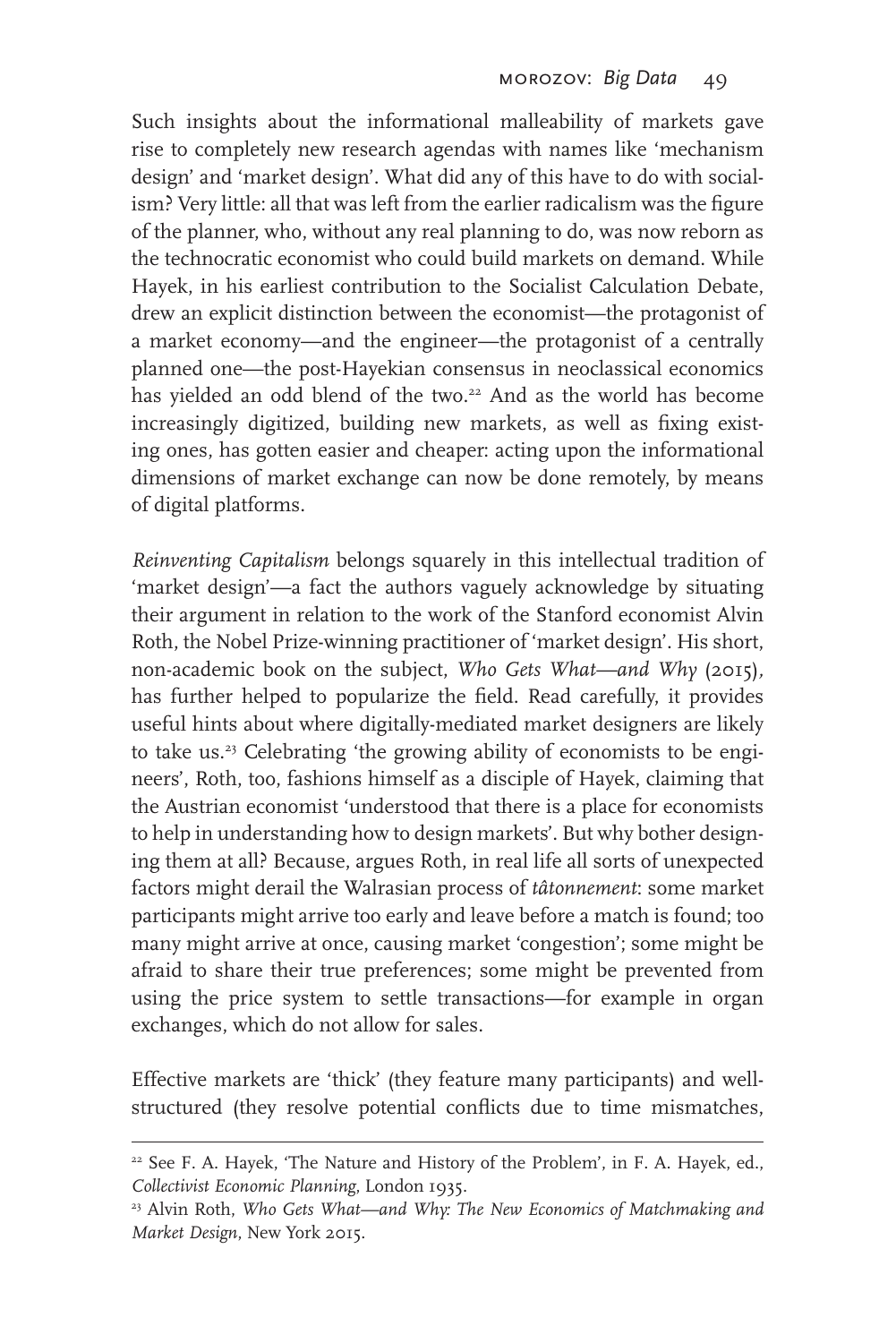concerns about security or 'incentive incompatibility' between different participants). The task of the economist-cum-engineer is to observe markets' actual rules of operation and then 'to intervene in them, redesign them, fix them when they're broken, and start new ones where they will be useful'. The earlier assumption—still present in Leonid Hurwicz's writings in the 1970s—that specific conditions might call for the design of non-market forms, is long gone; unsurprisingly, given the kinds of commercial settings where most market design actually happens. As one prominent member of the neoliberal establishment put it in a review of Roth's book: 'Many of the world's future market designers will work in Silicon Valley startups rather than academia.'<sup>24</sup>

### *Market modalities: law and competition*

Market design entails a choice of modalities to underwrite transactions. An example cited by Roth in *Who Gets What* hinges on the author's frustration with a rogue merchant who fails to deliver a piece of furniture, prompting him to take legal action. He quickly discovers he was not alone in his complaint against the merchant, whose bad reputation had somehow failed to spread through the local market. Where a more traditional economist might have been moved to reflect on the vagaries of the contract system, the economist-engineer Roth uses it to argue that digital platforms now allow customers to rank individual merchants, formalizing their reputation and making it visible to everyone, thus reducing the risks involved in market exchange. In fact, though Roth doesn't explore this, in the digital era there is now a clear choice of modalities: one can go down the legal route, and strengthen the rights of buyers—by proscribing transgressive behaviours on the part of sellers—or one can go down the avenue of information, reputation and feedback mechanisms, allowing earlier buyers to punish such transgressions retroactively.

Indeed, the problematic of *Reinventing Capitalism,* originally constructed along the price-information axis, also pivots around the axis of law-market. It is not that price is losing ground to information; rather, solutions to social problems that are based on the logic of the law—and so on collective frameworks, subject to democratic revision—are losing ground to solutions based on the logic of the market, tailored to the atomized figure of the consumer. Uber, whose existence depends

<sup>24</sup> E. L. Glaeser, 'A Review Essay on Alvin Roth's *Who Gets What—And Why*', *Journal of Economic Literature,* vol. 55, no. 4, December 2017, pp. 1602–14.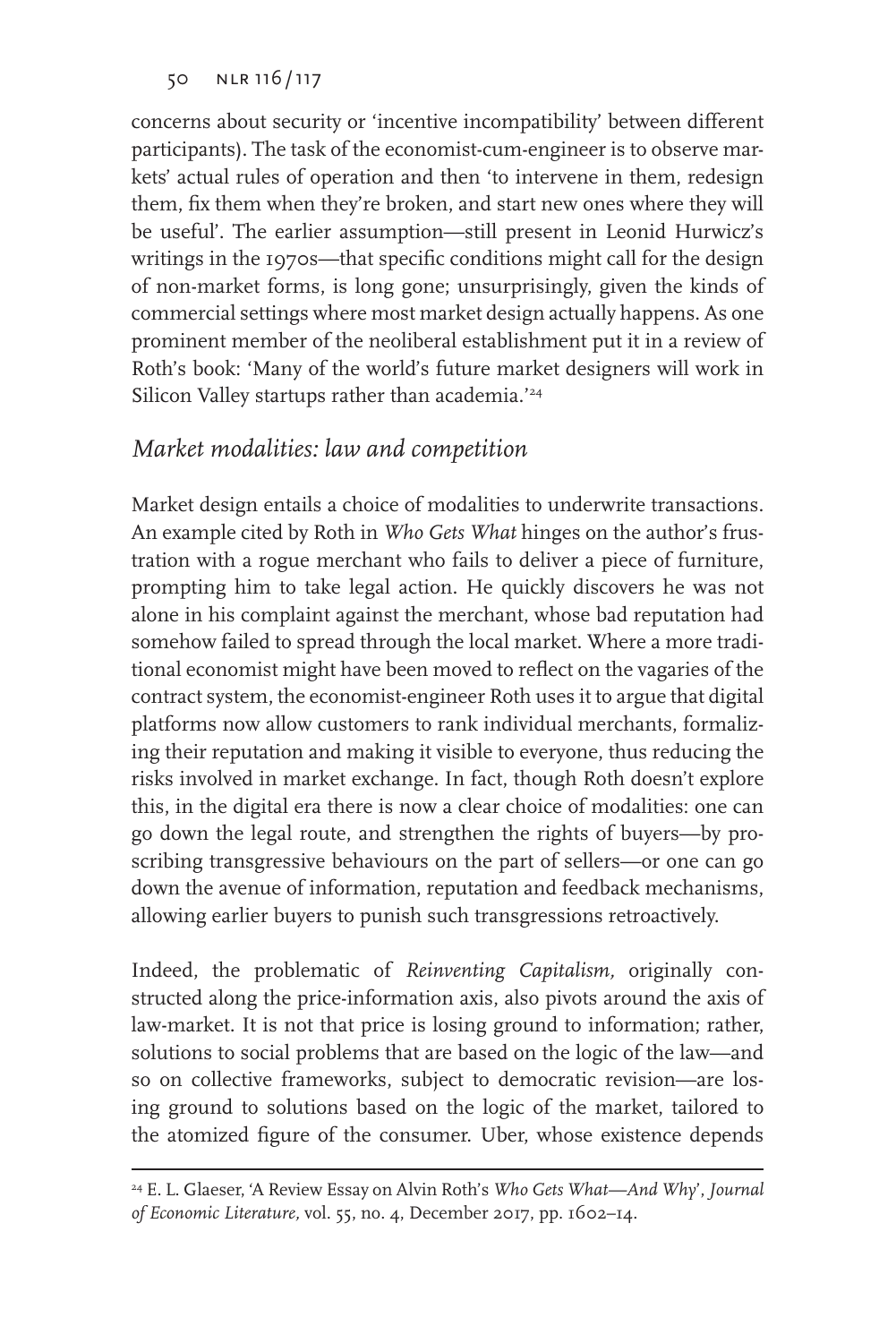on the cross-pollination of numerous feedback mechanisms, is a case in point. One can argue that its model—with drivers and passengers rating each other, and the price of a journey reacting in real time to changes in demand—is precisely an example of prices giving way to information: Uber's ability to gather and deploy data about peripheral aspects of transactions, as well as about the broader market conditions in which they occur, undermines the centrality of the price mechanism. But this is to miss the reason why the pre-Uber model of regulated taxis did not incorporate even the feedback that could have been gathered within earlier technological possibilities. The rigidity of taxi fares was not a consequence of flawed assumptions about price and information, but a reflection of the legal conditions imposed on the cab owners: what they knew about passengers or changing market conditions was irrelevant, as they were legally compelled to offer the same service, at the same rates, to everyone. Solidarity for citizens, yes—but, from the perspective of startups, those were times of extreme information poverty.

Compared to a system powered by feedback and algorithms, this seemingly archaic, law-based system—which assumes, and guarantees, that passengers have rights—is clearly a drain on service providers' profits. The shift to 'governing by numbers', as Alain Supiot describes it, reverses that drain and might even increase market efficiency.<sup>25</sup> But this is achieved at the cost of eliminating certain rights—and, along with them, an entire mode of thinking about social coordination in terms of solidarity-based institutions like the law. Though this is rarely mentioned in mainstream discussions, different modes of social coordination have different political valences. A system that reduces complexity by making the law explicit, thereby shifting the burden of adapting to it onto suppliers—as with safety standards for medicines, for instance—leaves consumers anxiety-free. Compare this to a system that reduces complexity by using the implicit, unstated laws of capitalist competition to induce both producers and consumers to adjust their behaviour: whatever their differences in efficiency, the former system has the advantage of not secretly disciplining the consumers.

What has been done to passengers (and drivers) is now being extended to other domains. The field known as 'algorithmic regulation'—or

<sup>25</sup> Alain Supiot, *Governance by Numbers: The Making of a Legal Model of Allegiance*, Oxford 2017. See also his earlier work on the law as an instrument of solidarity: *Homo Juridicus: On the Anthropological Function of the Law*, London and New York 2007.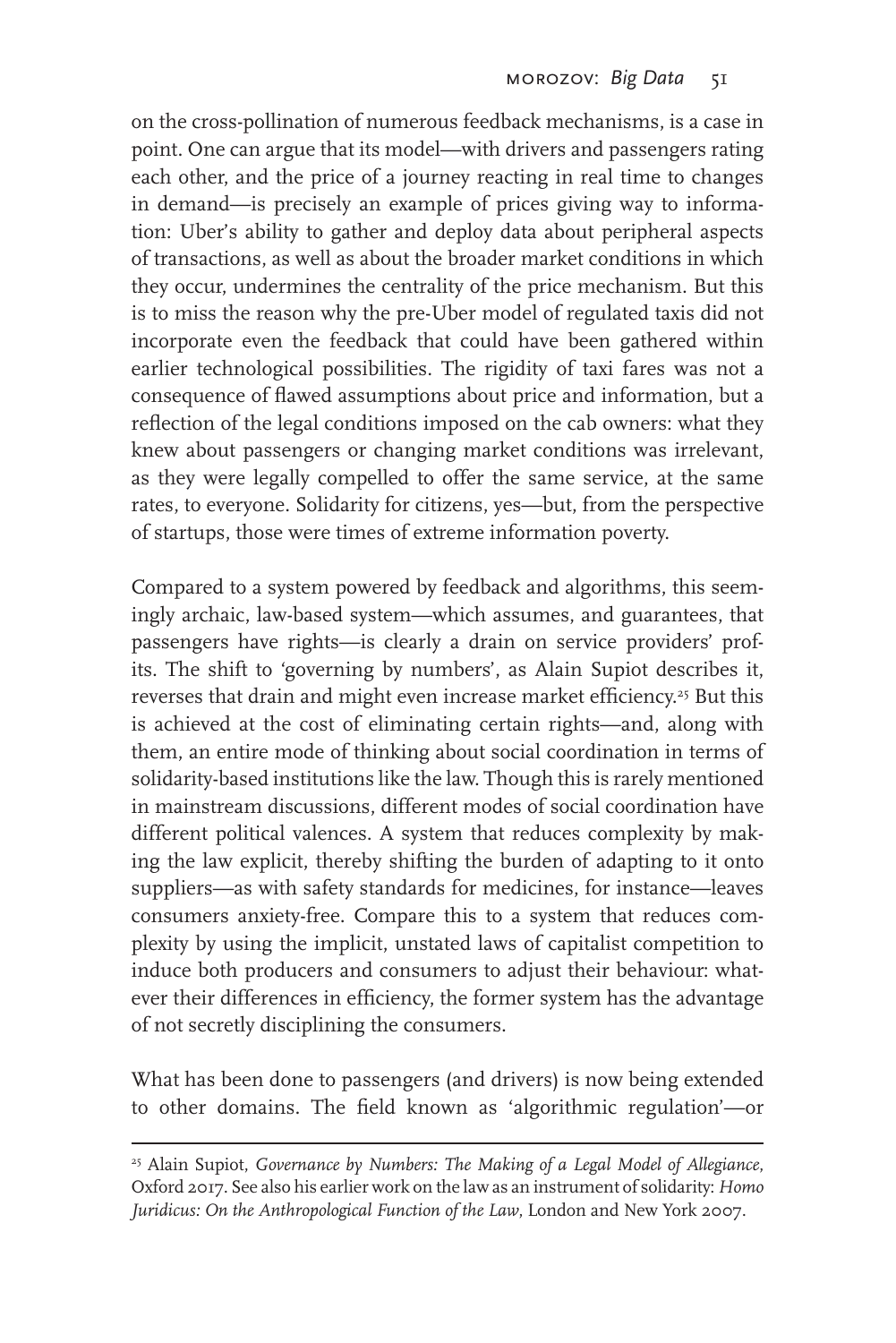'Regulation 2.0'—studies how to apply Uber-style feedback mechanisms to a wide range of social activities.<sup>26</sup> Sidewalk Labs, a unit of Alphabet working on 'fixing' cities, has suggested using them for zoning: why should city councils impose restrictions on what can be built, rather than simply letting capitalist developers experiment as they will with the local real-estate market, and interfere only if the feedback—of neighbours complaining about noise, for instance—exceeds some negative threshold?

### 3. modes of social coordination

One indisputable contribution of *Reinventing Capitalism* is its identification of 'feedback data' as a site of future political battles. However, we need to widen the scope of the concept and consider 'feedback infrastructure' itself: the ownership and operation of the means of producing 'feedback data' are at least as important as the question of who owns the data itself. The crucial battles ahead will involve the role of this 'feedback infrastructure' in the reinvention of the political projects of both left and right.

### *Neoliberal feedback*

For neoliberals, the new 'feedback infrastructure' serves two broad objectives. First, it may help to fix problems that clog existing markets, saddling them with inefficiency. Second, it may serve to stave off or block unwanted solutions to emerging social problems, in particular solutions that are not, as they say, 'market-conforming'. For Cass Sunstein, this would be accomplished by designing digital 'nudges' and other systems of behavioural intervention that will get users to behave 'rationally' and 'do the right thing'. This is still a tough sell to some neoliberals, though, especially when the 'nudging' is conducted under the auspices of government departments.<sup>27</sup> More acceptably, a feedback programme would

<sup>&</sup>lt;sup>26</sup> See Abbey Stemler, 'Regulation 2.0: The Marriage of New Governance and Lex Informatica', *Vanderbilt Journal of Entertainment & Technology Law*, vol. 19, no. 1, 2016, pp. 87–132; and Karen Yeung, 'Algorithmic Regulation: A Critical Interrogation', *Regulation & Governance*, vol. 12, no. 4, December 2018, pp. 505–23.<br><sup>27</sup> The Austrians, predictably, never really accepted the idea of nudging, despite its impeccable neoliberal pedigree. For a typical Austrian take on nudging, see Abigail Devereaux, 'The Nudge Wars: A Modern Socialist Calculation Debate', *Review of Austrian Economics*, vol. 32, no. 2, June 2019, pp. 139–58.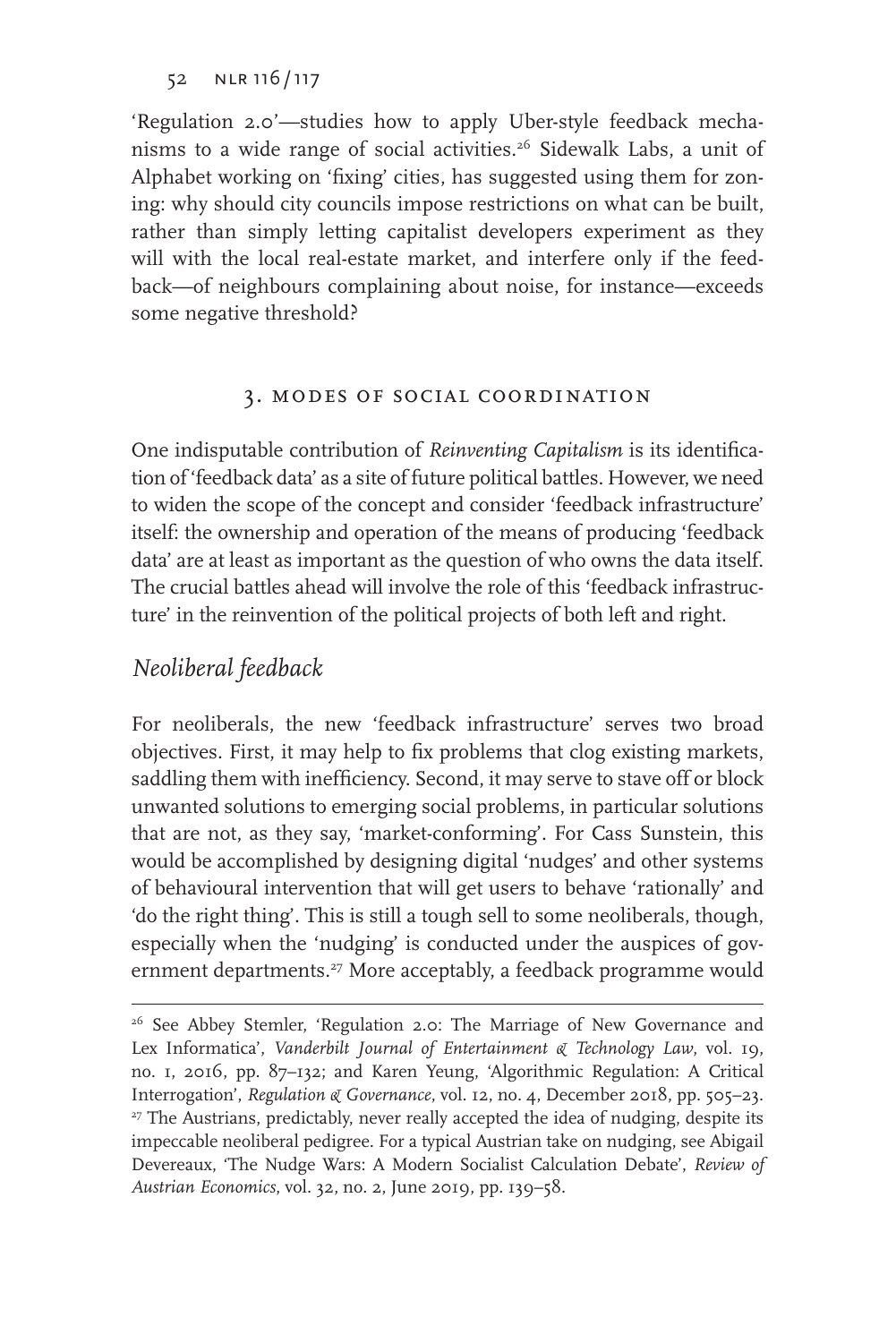be accomplished, Alvin Roth-style, by designing markets where no viable markets were present before. The politics of the market-design approach are ambiguous. On the one hand, Roth's celebration of the engineer reeks of the very constructivist, rationalist, scientistic outlook—*l'esprit de géométrie—*that Hayek had fiercely opposed. On the other, a careful reading of Hayek in the context of Cold War ideological battles also reveals many instances in which he justifies constructivist interventions, especially in the name of 'planning for competition'.28 Indeed, there may be no other option. The crises besetting neoliberalism in its moment of global triumph have revealed that, without the help of their more engineering-inspired neoclassical foes, the Hayekians simply don't know how to run the world they have conquered.

It's one thing to preach the virtues of 'spontaneous order' to those in favour of central planning; but the active dismantling of existing forms of planned or law-based social coordination requires the ability to furnish alternative forms that would at least avoid complete anarchy and chaos (the privatized train system in the uk comes close). One can wait as long as one wants for 'spontaneous order' to emerge, but the public's tolerance of neoliberalism may simply wear out in the meantime. Politically, it's too risky a strategy: the neoliberal programme, implemented to the letter, would quickly lose its durability and, with it, whatever efficiencybased legitimacy it might have had. A little constructivism, it seems, can go a long way.

# *Feedback infrastructure and the left*

What programmes might the left propose for 'feedback infrastructure'? The initial temptation might be to dismiss it as a digitized version of Hayekian spontaneous order—the hidden mechanics of neoliberalism, of no use to an alternative progressive project. In the view of Supiot's *Governance by Numbers*, with its almost ontological distinction between law and numerals, and its condemnation of both communism and capitalism for their inherent urge to quantify, the urgent task for the left is to

<sup>&</sup>lt;sup>28</sup> *The Road to Serfdom, despite the recent acclaim it has received in libertarian cir*cles, is one book where Hayek makes quite a number of such concessions to social democracy. This did not go unnoticed by the most ardent of libertarians who often dismiss Hayek as a 'social democrat' at heart. A typical statement of such charges can be found in Walter Block, 'Hayek's Road to Serfdom', *Journal of Libertarian Studies*, vol. 12, no. 2, 1996, pp. 339–65.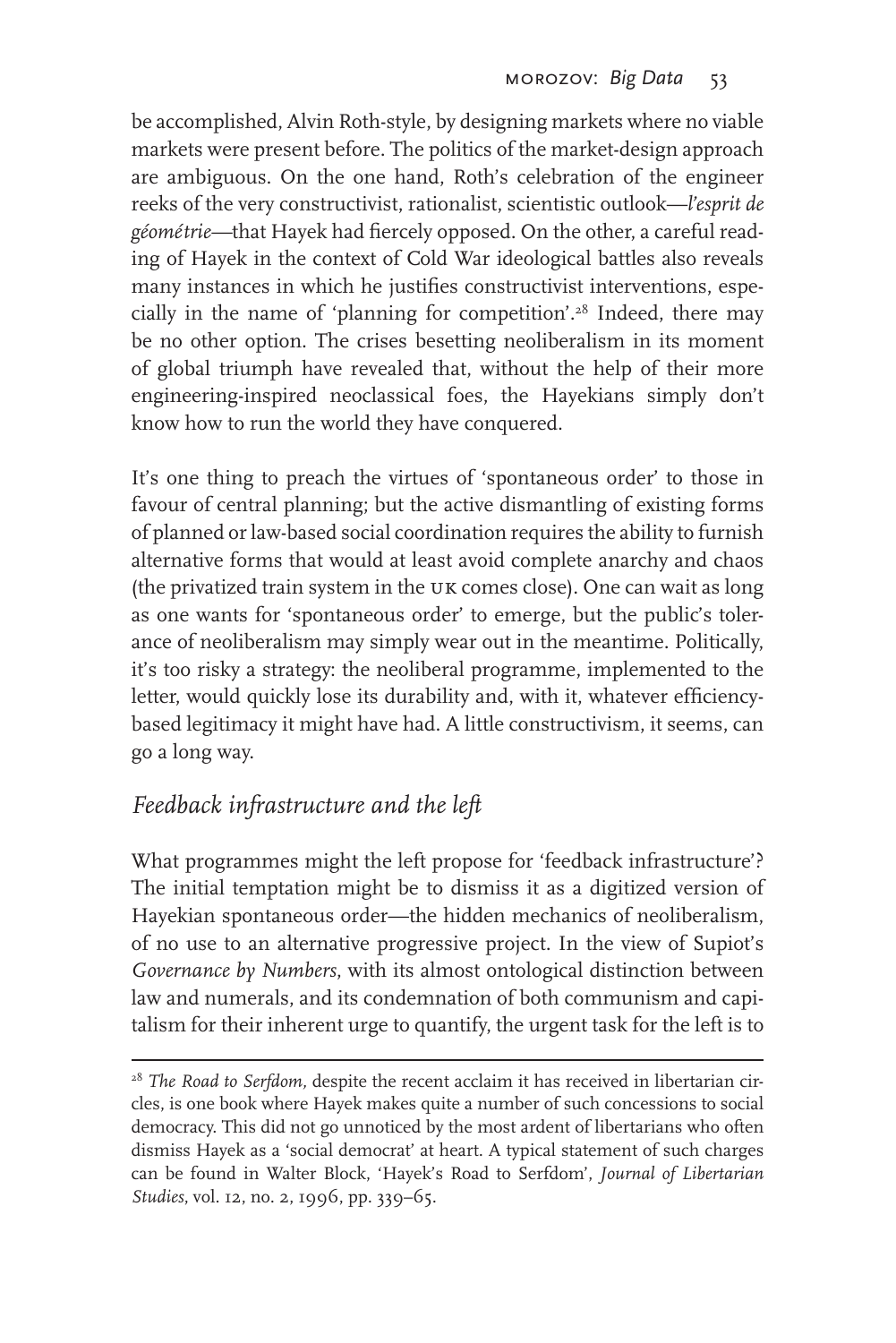defend the law—and the spirit of solidarity that informs it—against the assault of feedback-driven governance. The problem with this stance is that, even if its suspicion of quantification is justified, it has no obvious way to prevent the encroachment of neoliberal solutions into those areas where law has only a minor presence. That law is a form of social coordination seems incontrovertible, but should it be the only form in the arsenal of the left? As digital technologies—the unwitting purveyors of neoliberalization—envelop our everyday life, how resilient will the law prove against their political effects? Won't it, if successful, eventually create other problems, so that, instead of the neoliberalization of everyday life, we'll have to tackle its bureaucratization? And how to organize and coordinate production, once quantification is off-limits?

A more promising project for the left might be to find ways to deploy 'feedback infrastructure' for new, non-market forms of social coordination, thus challenging neoliberalism with the very tools it has helped to produce. One possibility points in the direction of China's highly controversial social-credit system, with its allocation of punishments and rewards for transgressing or respecting social and political norms. The system's excessively hierarchical mode of control renders it an unappealing prospect, however: making people's eligibility to receive services dependent on their behaviour in the public sphere might solve problems of social coordination at too high a price.<sup>29</sup>

There are, however, at least three other possibilities. The first, which we might, following Hayek's description of competition, call 'solidarity as a discovery procedure', has to do with detecting new needs and ways to satisfy them through non-market mechanisms. The second, which we might call 'designing non-markets', concerns social coordination in

<sup>&</sup>lt;sup>29</sup> Neoliberals of Austrian persuasion have already grasped that the battles over identity and reputation systems—like the one presented in China—would constitute the new chapter of the Socialist Calculation Debate. For a nascent critique of 'social credit' from within the Hayekian paradigm, see Abigail Devereaux and Linan Peng, 'Give Us a Little Social Credit: To Design or to Discover Personal Ratings in the Era of Big Data', GMU Working Paper in Economics, no. 18-35, 6 December 2018. In a way, the 'social credit' system presents a challenge that is different from central planning in that it does furnish infrastructure for reshaping the underlying normative foundations as well as grids of intelligibility—and doing it at scale without which any turn away from the price system would simply not function as effectively (the Soviet experience with central planning testifies to that). To what extent such reorientation away from the price system fits into the broader political plans of the Chinese government is another matter.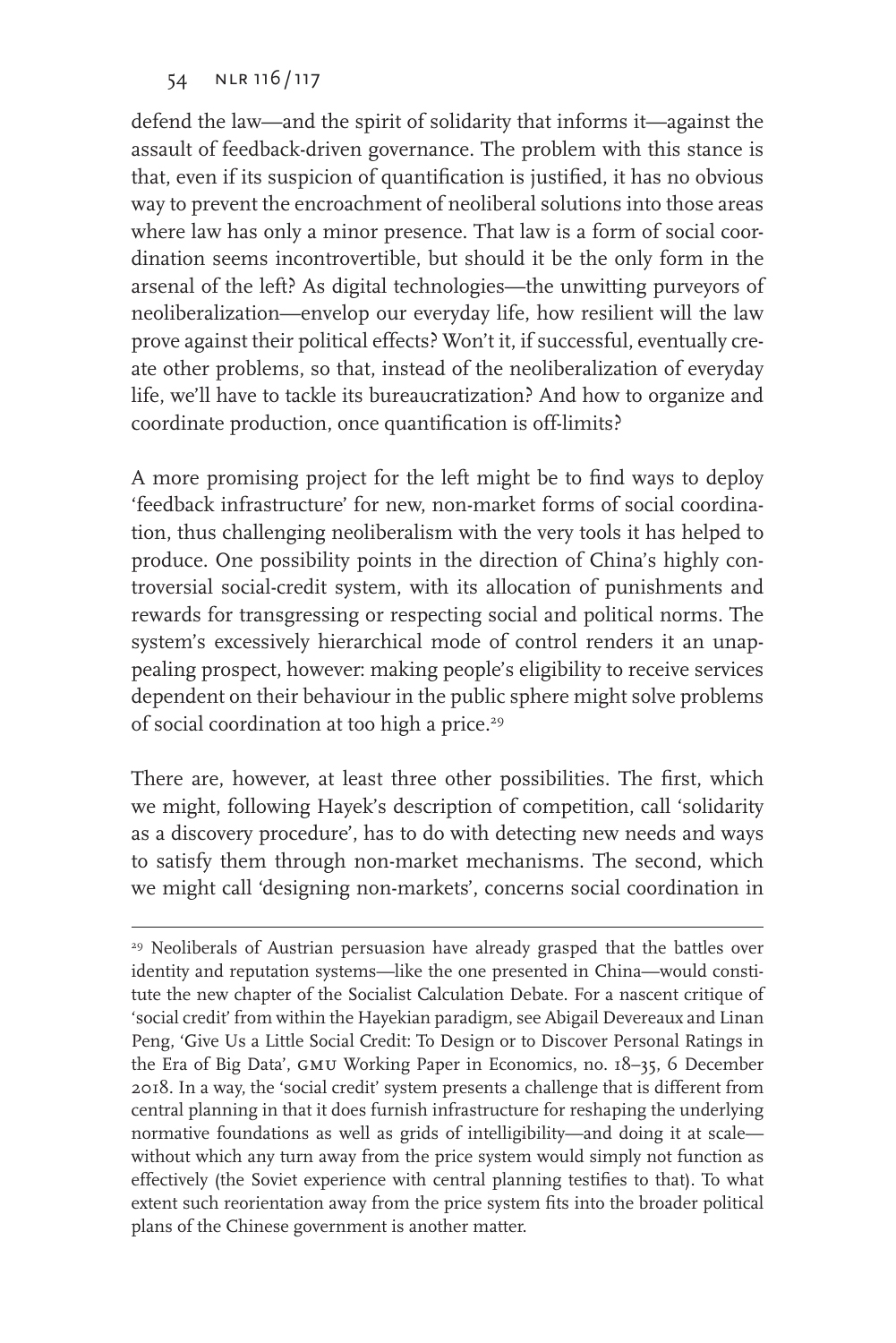matters unrelated to production and consumption. The third, which we might call 'automated planning', focuses exclusively on coordination in the economic sphere.

### *1. Solidarity as discovery procedure*

Recall that Hayek, at least in his last decades, saw competition as not just the driving force of market activity, but also as a mode of discovery. Through competition, consumers unearth new tastes and producers develop new techniques of production. Hayek's conception of competition as a heuristic process is striking; it may even be accurate. But whatever its merits, competition is not the only discovery procedure available to humankind. Can other 'techniques of ordering social affairs' yield similar benefits? Central planning, on Hayek's terms, is out as a mode of discovery, as few 'unknown unknowns' come to light in the course of its operation; in fact, they seem to proliferate, as the once frictionless adjustment to the changing environment encounters knowledge problems and the centralized bureaucracy develops its own social interests. But why assume that there are just two 'discovery procedures'—competition and central planning? This Manichean binary had a common-sense political basis during the Cold War, replicating the antagonism between capitalism and communism. Trapped in that framework, Hayek had little to say about the discovery potential of other social arrangements, apart from competition.<sup>30</sup>

<sup>&</sup>lt;sup>30</sup> Hayek's emphasis on competition follows from his assumption that it's the only social drive compatible with evolutionary developments. Feelings of altruism and solidarity had their evolutionary uses in primitive societies, when we lived in small social units, but they proved inadequate for living in an 'extended market order'. Hayek's idiosyncratic theory of cultural evolution, informed by his account of 'group selection', thus culminates in the politically expedient conclusion that selfish, individualist behaviour in market settings is the only non-reactionary and evolution-friendly response. One consequence is that any discovery procedures rooted in solidarity, altruism, or any other non-individualist social practices are dismissed at the outset: they are a throwback to the past and, in any case, logistically impossible in the modern extended order. Being only an amateur evolutionary scientist, Hayek's move was a risky bet and many of his peers sought to distance themselves from his evolutionary turn, especially his last work, *The Fatal Conceit*. Hayek's use of 'group selection', however, goes back to the 1960s and cannot just be blamed on his senility; it also informs his trilogy on *Law, Legislation and Liberty*, in particular the extensive epilogue to its last volume. Naomi Beck's *Hayek and the Evolution of Capitalism* (Chicago 2018), a comprehensive examination of his evolutionist thinking, damningly concludes that it suffers from 'incoherencies, lack of supporting evidence and disregard for the theories that inspired it'.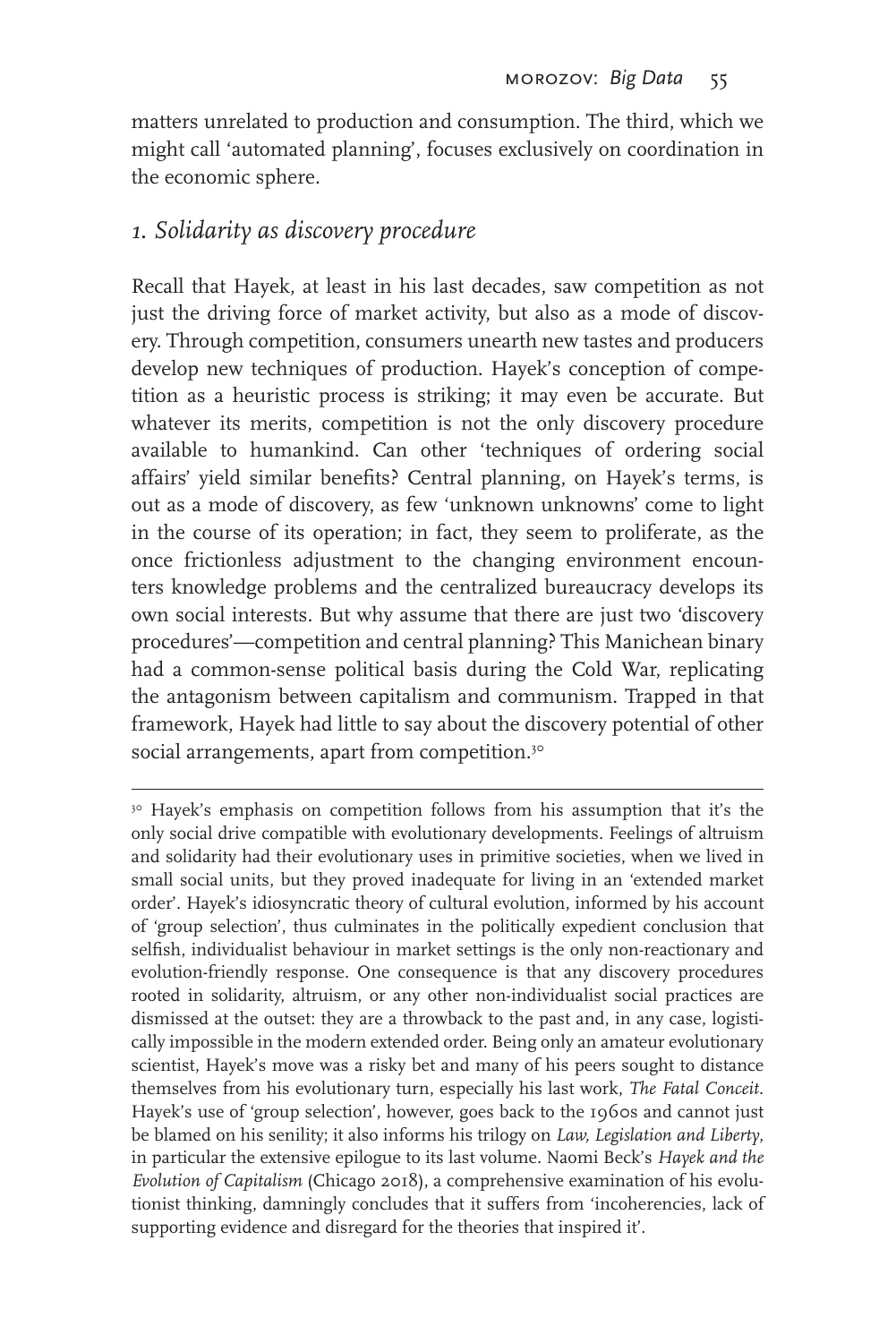What forms might these alternative discovery procedures take? Consider a process centred on social life and problem-solving, rather than on capitalist consumption, as in Hayek's theory. Social existence presents us with a plethora of problems to solve, some of them highly specific and only relevant to small groups of people, others of much wider importance. Digital 'feedback infrastructure' could be used to flag social problems and even to facilitate deliberation around them, by presenting different conceptual approaches to the issues involved. What counts as a 'problem' would also be open for debate: citizens could enlist allies and convince others of the virtues of their own readings of particular problems and proposed solutions to them. This framing would suggest that deliberation-based democratic procedures could themselves be modes of problem-solving and means of social coordination.

One could imagine the use of digital feedback infrastructure to match 'problem-finders', who would express their needs and problems, and react to those identified by others—either explicitly, by voicing them or writing them up, or 'automatically', via machine learning, or—with 'problem-solvers', equipped with cheap but powerful technologies and the skills to operate them. Once the two groups have been 'matched' by the feedback infrastructure, the activity of the 'problem-solvers' can help to render the implicit needs of 'problem-finders' tangible and explicit, adding to the pool of solutions which can then be drawn upon by other 'problem-finders'. Assuming this takes place outside the commercial realm, there would be no barriers, such as patents, to impede the sharing of knowledge.

Collaborative problem-solving in the social domain already takes place to some extent. One example would be 'hackathons', which bring together ngos with particular problems and well-meaning hackers who might know how to solve them but would otherwise never encounter them. The original premise of hackathons—before they were co-opted by the development sector and Silicon Valley—was that altruism and solidarity should drive the cooperation between 'providers' and 'consumers' of solutions. In principle, these processes could be expanded on a much greater scale, given sufficiently fast and comprehensive feedback systems, with algorithms to match.

Would collaborative discovery modes of this type necessarily reveal less than those operating through Hayekian competition? Current economic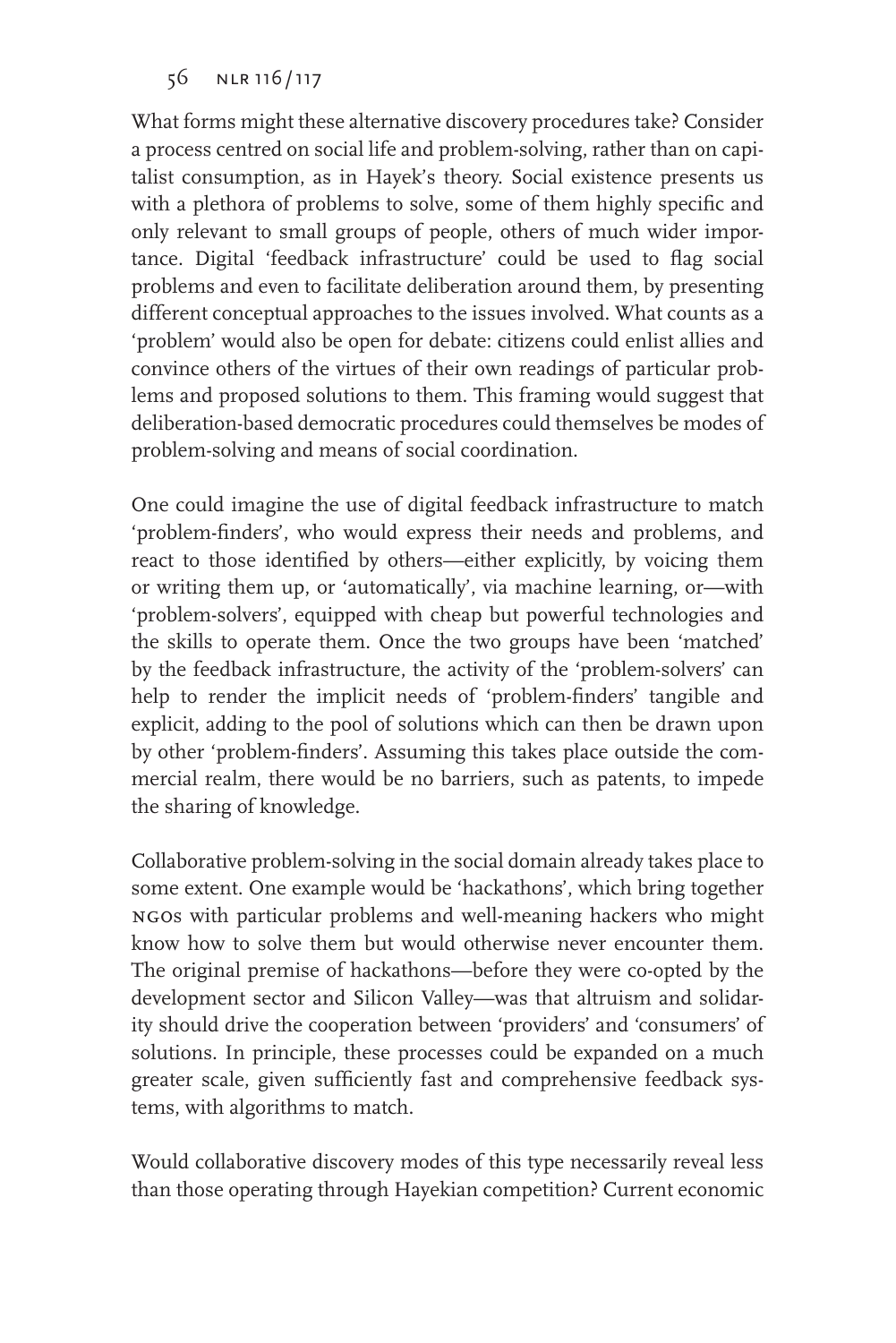conditions arguably favour competition-based discovery over solidaritybased processes, but this is not a natural or inevitable state of affairs—the result of evolution, as Hayek argued. Rather, it is the result of political interventions, informed by a Hayekian rejection of non-individualist, altruistic alternatives. It would be tautological to say that neoliberalism, which has striven to install competition as the only mode of discovery, also favours discovery through competition. To believe that capitalist competition will always yield more knowledge than other discovery procedures requires us to believe, for example, that we learn more about the world when we act as consumers than when we act as parents, students or citizens; and that our human needs are better expressed in the consumerist language of competition than in any other terms. In the realm of production, one would have to believe that the imperative to innovate 'induced' in competing producers by the capitalist laws of motion will yield greater improvements in social existence than would the imperatives driving non-market 'problem-solvers'—environmental considerations, perhaps—who might be capable of generating cost-reductions of their own. Besides, competition is not always conducive to discovery. Hayek himself understood that intellectual property rights, historically an important pillar of capitalist development, erect barriers to discovery—yet they seem to have become a permanent feature of his favoured system. This is not a problem in solidarity-based discovery procedures.

### *2. Designing 'non-markets'*

Though neoliberalism always favours markets and prices, its technologies help create possibilities for transcending them. One such is indicated by Alvin Roth's work on devising ways to match organ donors with potential recipients, in the absence of prices: once the preferences of all the transacting parties have been clearly expressed, one can do away with the price system and find other ways of distributing scarce resources. This suggests the second use to which digital feedback infrastructure can be put by the left: designing 'non-markets'. There are, however, several problems with applying such solutions on a larger scale. First, the more transacting parties there are, and the more preferences they express, the greater the complexity of the matching process. Second, markets provide means of social coordination that extend far beyond simply distributing existing resources between a fixed number of parties with clearly stated preferences. What to do when the number of parties is unknown, the preferences are fuzzy, there are no ready-made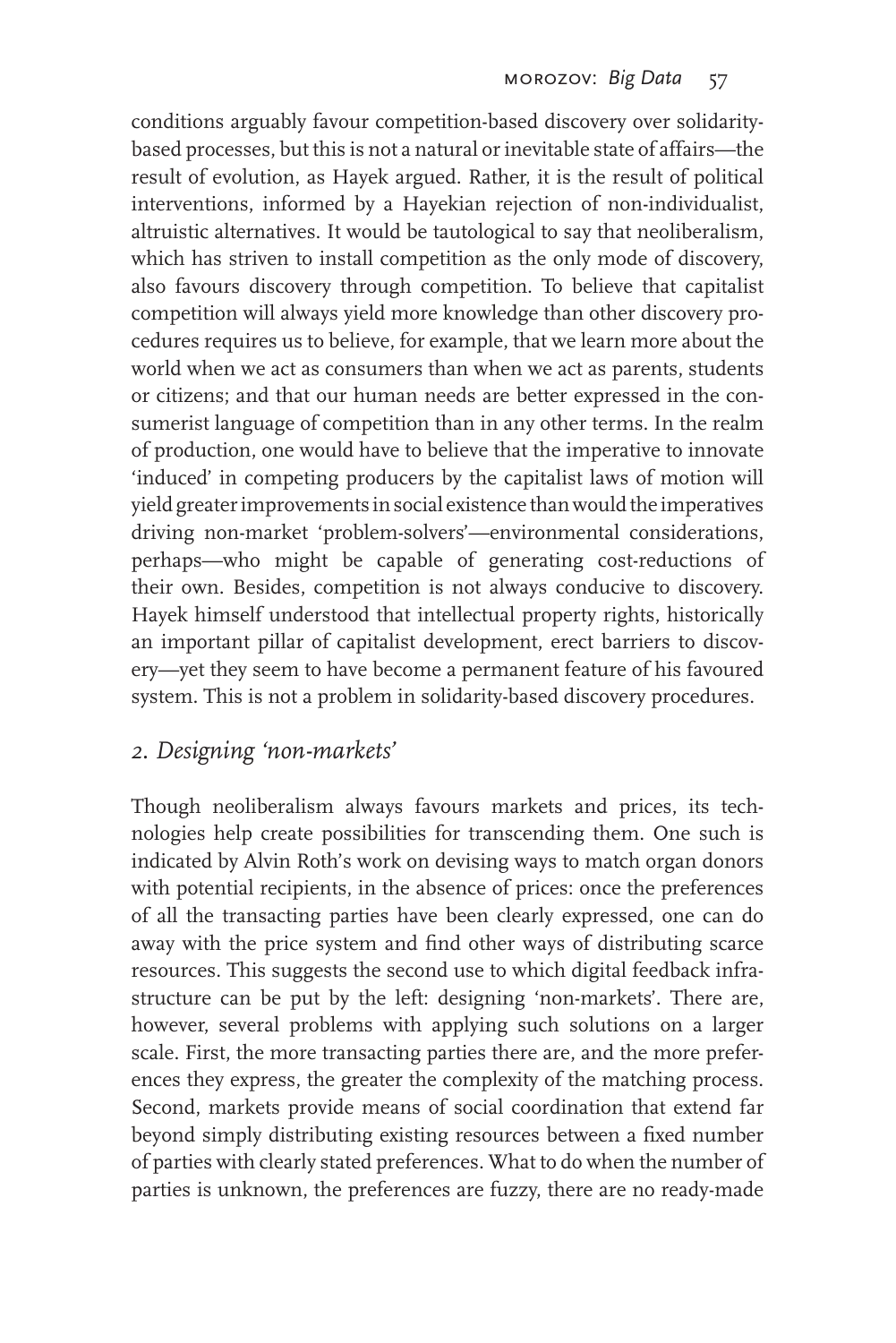resources to distribute and the external environment is ever more complex? This is where 'feedback infrastructure' can be of help, by replacing markets with equally carefully designed institutions that can leverage information flows to solve problems of complexity—the second function that Hayek assigned to competition.

The legacy of cybernetics is relevant here. It's indicative that *Reinventing Capitalism* dedicates a few paragraphs to trashing the work of Stafford Beer, the British cybernetician who helped the Salvador Allende government to build a very basic 'feedback infrastructure' for the Chilean economy in the early 1970s. The authors' grasp of Beer's project appears rudimentary, and they use it mostly to attack government 'nudgers' like Cass Sunstein—an odd choice, given that the Chilean project didn't try to shape individual behaviour, and that Beer explicitly warned against individual conditioning by digital means. Beer's solutions to the problems of complexity were very different from Hayek's, even though the two—who met briefly at a cybernetics congress in the early 1960s started with similar premises. Beer, too, believed that complexity was growing, and that the old ways of minimizing it—religious edicts prescribing strict codes of individual behaviour, for example—no longer worked. But social life itself provided numerous examples of deliberately constructed efforts at reducing complexity, institutions being the most obvious ones. Firms—artificial entities, by any standards—did this in the market domain; libraries, universities, traffic systems and measurement systems offered examples of deliberately created entities capable of handling complexity in non-market domains.

While Hayek never offered a convincing theory of how to adjudicate between the demands of competing 'spontaneous orders', Beer dedicated his life to deploying the tools of cybernetics to make both market and non-market institutions more responsive to the demands of growing social complexity. This meant building robust information flows inside the system, as well as between the system and its environment, so that its internal components could themselves undergo timely internal transformations to better adapt the system as a whole to changing external conditions.31 Beer imagined 'spontaneous orders' as vested within each other, in a recursive manner—for example: a household inside

<sup>&</sup>lt;sup>31</sup> On this point Beer and Hayek were in full agreement. See the reflections on what a 'change of environment' may require in F. A. Hayek, 'Notes on the Evolution of Systems of Rules of Conduct' [1967], in *The Market and Other Orders*, p. 282.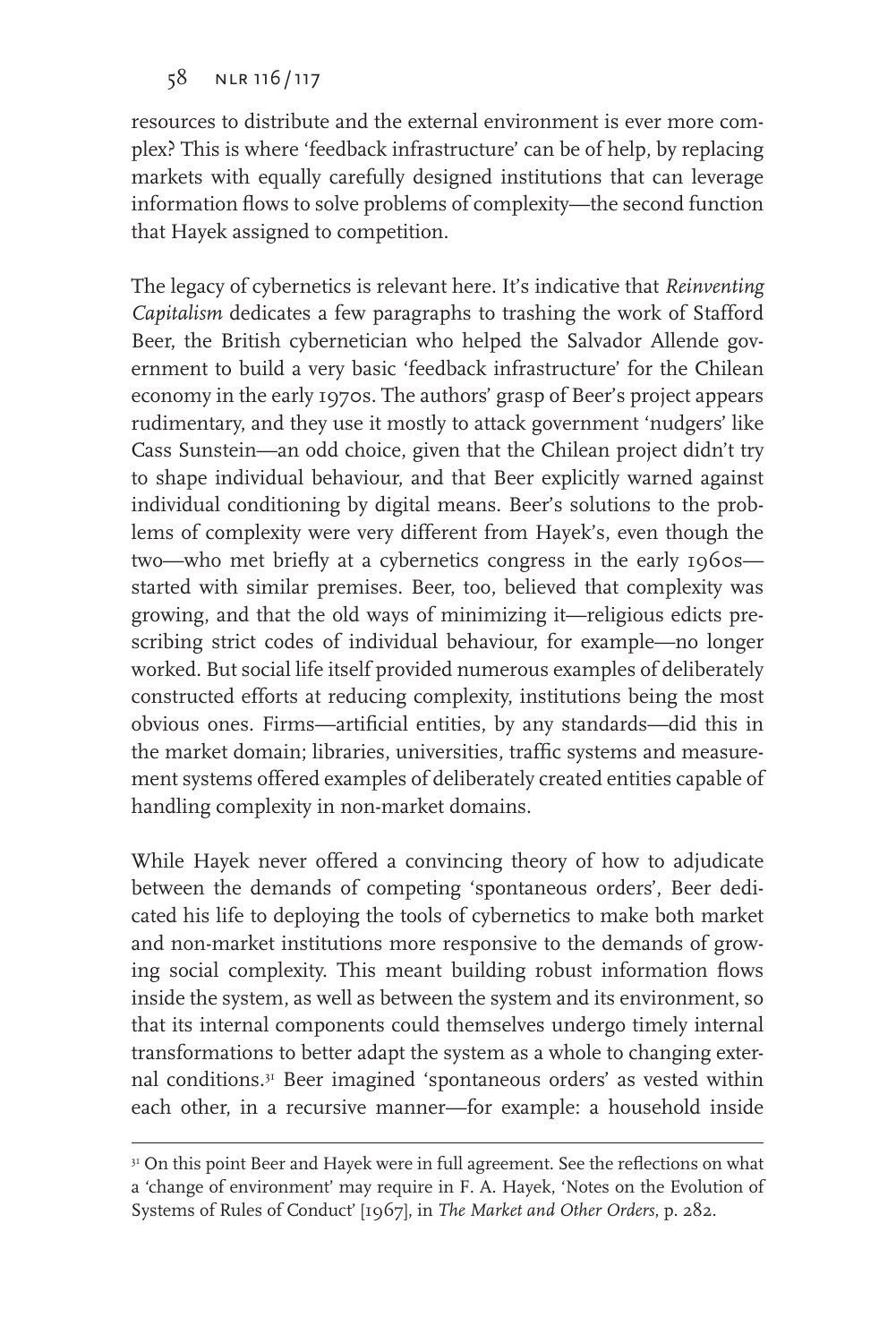a neighbourhood inside a town—and structured by an organizational division of labour, with some parts responsible for setting systemic goals, some for developing strategies for achieving them, some for maintaining the system. The total complexity of a given 'spontaneous order' was thus a function of the relationship between that order and its external environment, as well as the distribution and execution of functions inside it.

According to Beer, there are two ways to tame complexity. First, one can make the internal behaviour of the vested spontaneous orders more uniform, by way of rules, standards, ethical prohibitions and so on; Beer called this 'variety attenuation'. Second, one can try to detect emerging complexity early on, re-engineer the underlying organizational structure to deal with it—and, instead of standardizing the responses of individual components, give them as much autonomy and power in overcoming their own local manifestations of complexity as possible. Beer called this 'amplifying regulative variety'. The two modes aim at very different outcomes: the first seeks to make the system more coherent by reducing any unnecessary variations across its component parts, while the second seeks to make it more complex in order to match the complexity of the external environment. How to reduce complexity—how to determine the correct level of intervention, as well as the right mix of 'attenuating variety' and 'amplifying regulative variety'—was thus an open question. As Beer put it in *Designing Freedom*:

The precise form of variety attenuation is a matter for local decision. The critical mistake we are making is to take the variety-attenuating decisions at the wrong level of recursion. Then this is how freedom is lost, and this is what induces the instability that threatens to become catastrophic. For the whole-system model simply does not have the requisite variety to balance the local homeostats. They in their turn are robbed of the variety they need to find their own stable points.<sup>32</sup>

By contrast to this, Hayek's cybernetic model of society was simplistic. Capitalist competition—the system's overall regulator—was the means by which it communicated changes in rules and normative orientations, which were then complied by the smallest units of the systems, as a way of 'attenuating variety'. Beer's conception of society as composed

<sup>32</sup> Based on Beer's 1973 Massey Lectures, *Designing Freedom* (Toronto 1974) offers a concise introduction to his ideas for the general reader.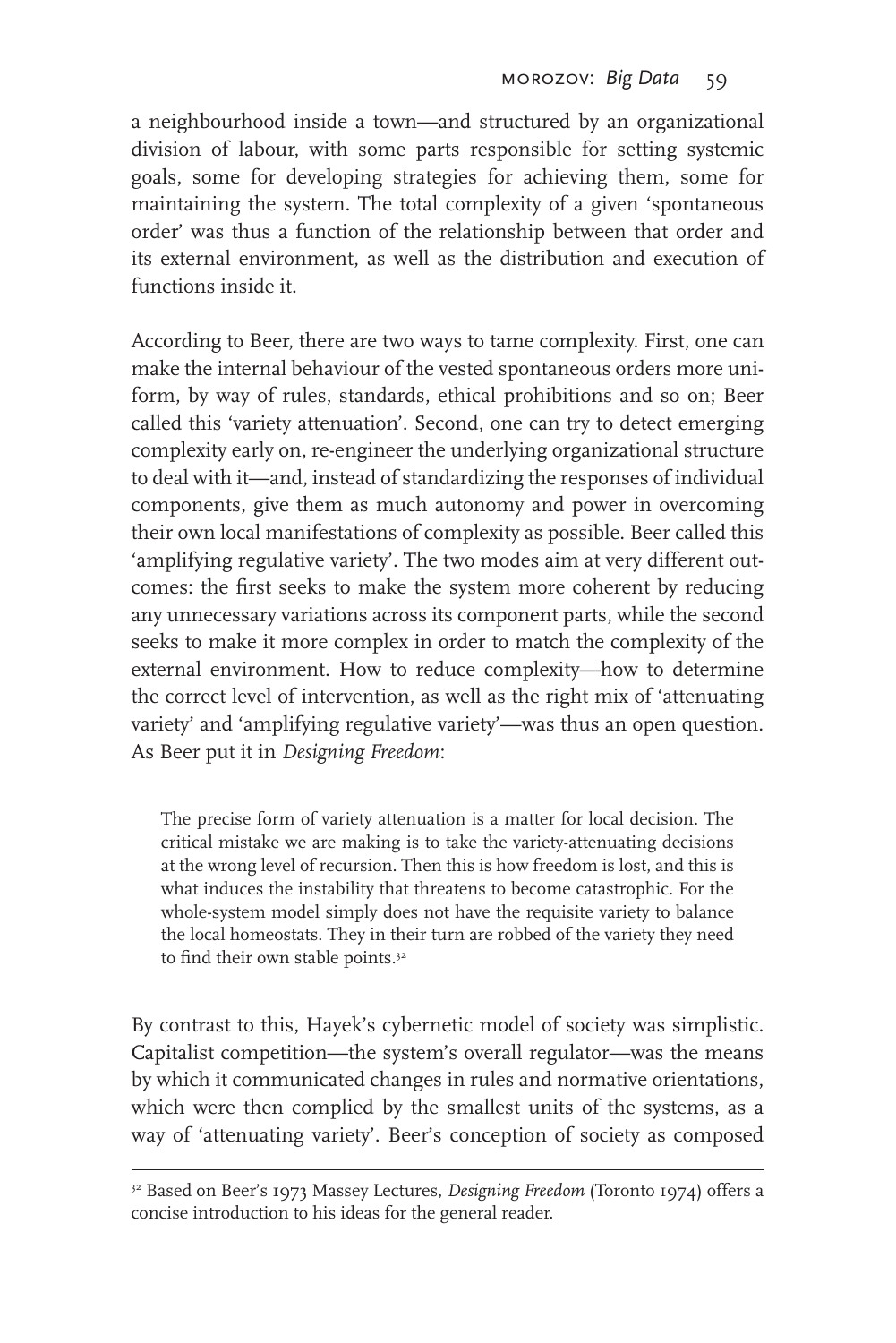of recursive orders, on the other hand, reveals that the imperatives and prescriptions imposed on local 'spontaneous orders' by capitalist competition—one of the outermost layers of the total social system could also greatly constrain the adaptive and problem-solving capacity of the local 'homeostats'.33 Since competition cannot resolve all the problems that emerge at these lower levels, and indeed limits the ability of these levels to respond in more effective ways themselves, overall complexity increases, inducing instability.

Beer argued that advances in information technology could drastically amplify 'regulative variety' while pushing 'variety attenuation' to the lowest possible levels of the system, where it would cause the least damage. Information technology should be able to offer a more accurate, real-time picture of the external complexity, and to check if the system's contingency plans for dealing with it are adequate (Beer celebrated the 'self-aborting plan', which liquidates itself on discovering that the external circumstances have changed).<sup>34</sup> Second, technology allows for a close and continuous observation of the system's internal dynamics, and makes it easier to repurpose its organizational structure as the external environment demands. Once external and internal complexity have been studied and understood, it should be possible to find a 'hack' of some kind. Beer once gave the example of a timetable and room assignment in a busy school: a very complex problem of social coordination is solved with a simple two-dimensional chart.

For Beer, the exact allocation between the two solutions—that is, whether to constrain the behaviour of individual parts (citizens or customers, for example) or to amplify the regulative capacity and the institutional and informational plasticity of the system, and of the systems that contain it—was to be determined democratically. The second solution was generally preferable, as it granted citizens more autonomy. Thus Beer

<sup>33</sup> Beer's elaboration of how outer layers of a system—he discusses the media and the military-industrial complex—get to constrain the set of options and future paths perceived by the actor in the current order is laid out in Beer, 'The Will of the People', *Journal of the Operational Research Society*, vol. 34, no. 8, August 1983, pp. 797–810. Beer's depiction of a hierarchy of social orders and the constraints that they impose upon one another is what differentiates his work from that of, say, Niklas Luhmann, who began with the same cybernetic premises, but drew very different conclusions. 34 Stafford Beer, 'The Aborting Corporate Plan: A Cybernetic Account of the Interface Between Planning and Action', in Erich Jantsch, ed., *Perspectives of Planning*, Paris 1969, pp. 397–422.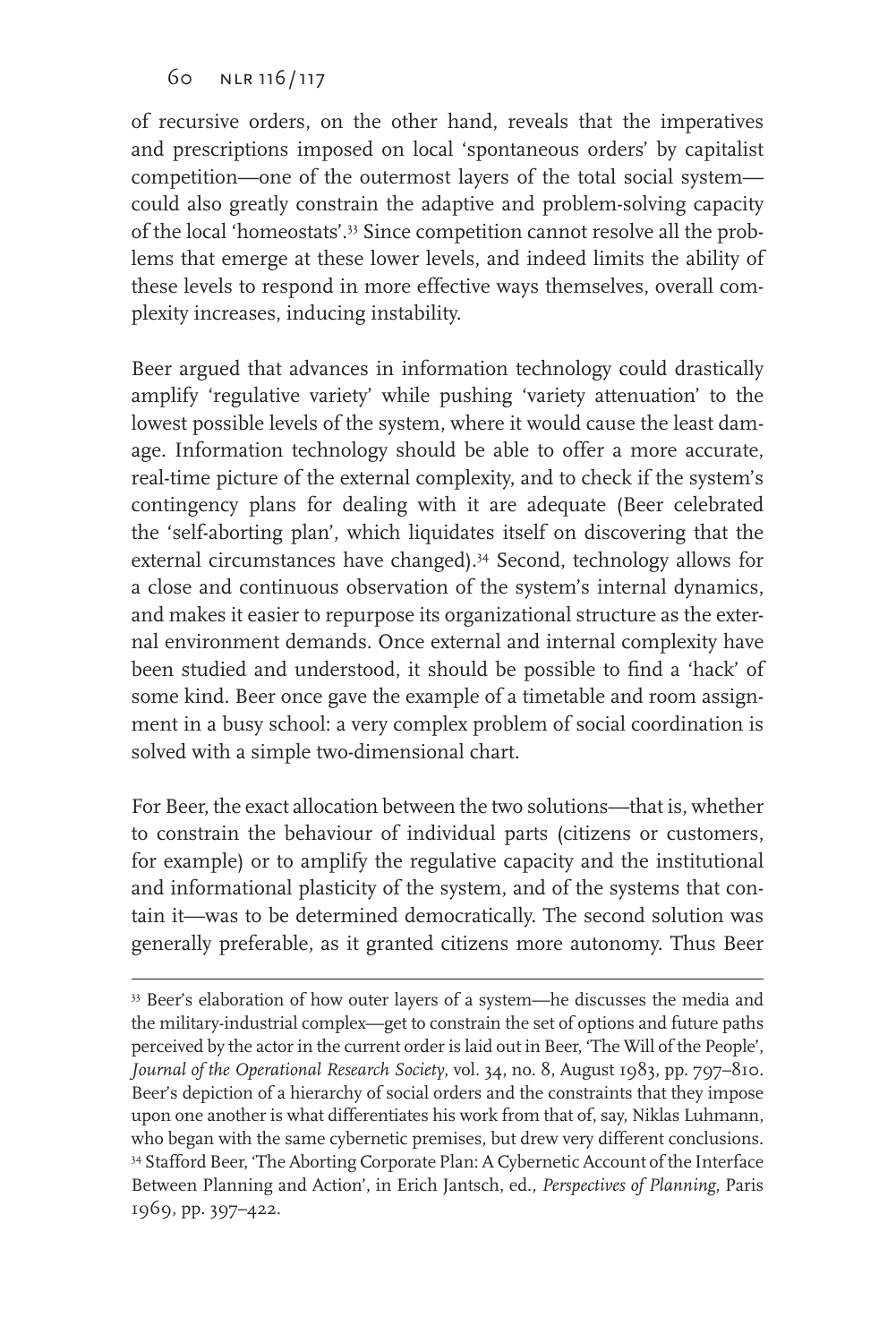advocated making planning, computing and coordinating infrastructure free and available to all, so that individual institutions, tasked with reducing complexity in their own contexts, could find their own optimal solutions. This did not imply some neoliberal vision of the 'Big Society', where individuals are expected to take problem-solving into their own hands, as fund-starved public alternatives collapse. Instead, the ambition is for radical democracy to join forces with 'radical bureaucracy' in order to take advantage of advanced infrastructures for planning, simulation and coordination. This combination should, at a minimum, yield solutions as efficient as those of Hayek's 'spontaneous order', without, however, offloading all the adaptation costs onto citizens or erecting too many barriers to the problem-solving capacities of local systems.

Remarkably, not all neoliberals disagree. One of the most striking developments in neoliberal theory and practice of the last decade has been an explicit concession by some neo-Hayekians that information technology could provide efficient methods of social coordination in environments where price signals are missing.<sup>35</sup> Here, as in the case of market design, the neo-Hayekian embrace of non-price forms of social coordination is mainly driven by the political exigencies of keeping neoliberalism afloat by attacking the rump administrative state. If taming the Leviathan now means that neoliberals must preach the virtues of decentralized civil society, the 'social economy', the Ostromian commons, or 'polycentric orders'—still short of celebrating *autonomia operaia*, but getting there! it seems they will oblige.

This leads to some genuinely bizarre ideological repositioning. Some Hayek-inspired scholars find it politically advantageous to concede that there are other forms of social coordination besides the price system, as long as they can also argue that decentralized social groups—ngos, charities, churches—can leverage information technology to do a better job at coordinating disaster relief than centralized government

<sup>&</sup>lt;sup>35</sup> See Daniel Sutter and Daniel Smith. 'Coordination in Disaster: Nonprice Learning and the Allocation of Resources after Natural Disasters', *Review of Austrian Economics*, vol. 30, no. 4, December 2017, pp. 469–92; Emily Chamlee-Wright and Justus Myers, 'Discovery and Social Learning in Non-Priced Environments: An Austrian View of Social Network Theory', *Review of Austrian Economics*, vol. 21, no. 2–3, January 2008; Emily Chamlee-Wright and Virgil Henry Storr, 'Social Economy as an Extension of the Austrian Research Programme', in Peter J. Boettke and Christopher Coyne, eds, *The Oxford Handbook of Austrian Economics*, Oxford 2015, pp. 247–71.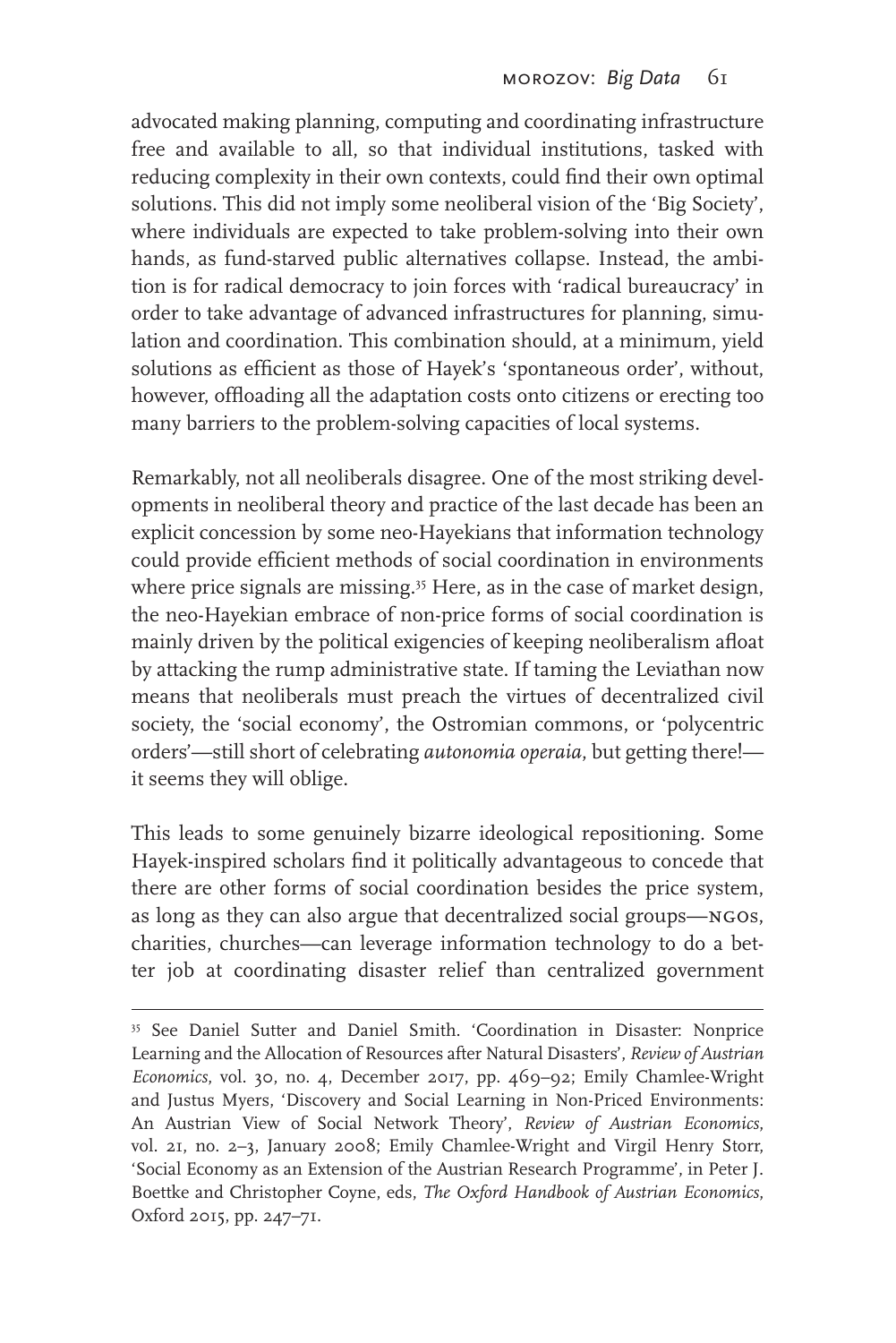bureaucracies. However, once the neoliberals concede this, they become exposed on other fronts: why shouldn't *decentralized* government bureaucracies, redesigned along the lines proposed by Beer and fully plugged into the democratic 'feedback infrastructure', do at least as good a job as, say, churches, if not better? Once social coordination has been liberated from the heavy ideological baggage of the price system, there are no sound theoretical reasons to assume public institutions are always inferior to private ones in managing complexity.

### *3. Decentralized planning*

What role can 'feedback infrastructure' play in coordinating economic activity in general? For some time now, left-leaning economists and activists have tried to reopen the Socialist Calculation Debate, arguing that the latest advance in data-gathering and computation would make the job of Lange's Central Planning Board much easier.<sup>36</sup> Followers of Hayek and Mises have developed a standard response to such efforts, pointing out the efficiency losses involved in switching from the price mechanism to, say, a system using labour values as the basis of calculation. Neoliberals have it relatively easy in such debates, as the spectral presence of centralized planning in the proposed alternative economic system allows them to invoke the Hayekian knowledge problem. But is there a way to rethink the socialist position in a way that would neither involve central planning, nor morph straight back into the price system?

Processes of consumption and production have changed a great deal since the interwar period, and many of the initial assumptions of the Socialist Calculation Debate no longer apply—including the presumed virtues of central planning. On the consumption side, the predictive capacity of Big Data can anticipate our preferences better than we can; that Amazon got a patent on 'anticipatory shipping'—allowing it to ship products to us before we even know we want them—suggests that the 'feedback infrastructure' can foresee and facilitate the satisfaction of

<sup>&</sup>lt;sup>36</sup> For some representative writings on this issue, see Allin Cottrell and W. Paul Cockshott, 'Calculation, Complexity and Planning: The Socialist Calculation Debate Once Again', *Review of Political Economy*, vol. 5, no. 1, 1993, pp. 73–112; Cottrell and Cockshott, 'Computers and Economic Democracy', *New Historical Project*, 8 April 2003; Nick Dyer-Witheford, 'Red Plenty Platforms', *Culture Machine*, vol. 14, 2013; Ionela Bălţătescu and Petre Prisecaru, 'Computability and Economic Planning', *Kybernetes*, vol. 38, no. 7–8, 2009, pp. 1399–1408; Erick Limas, 'Cybersocialism: A Reassessment of the Socialist Calculation Debate', 4 February 2018, available at ssrn.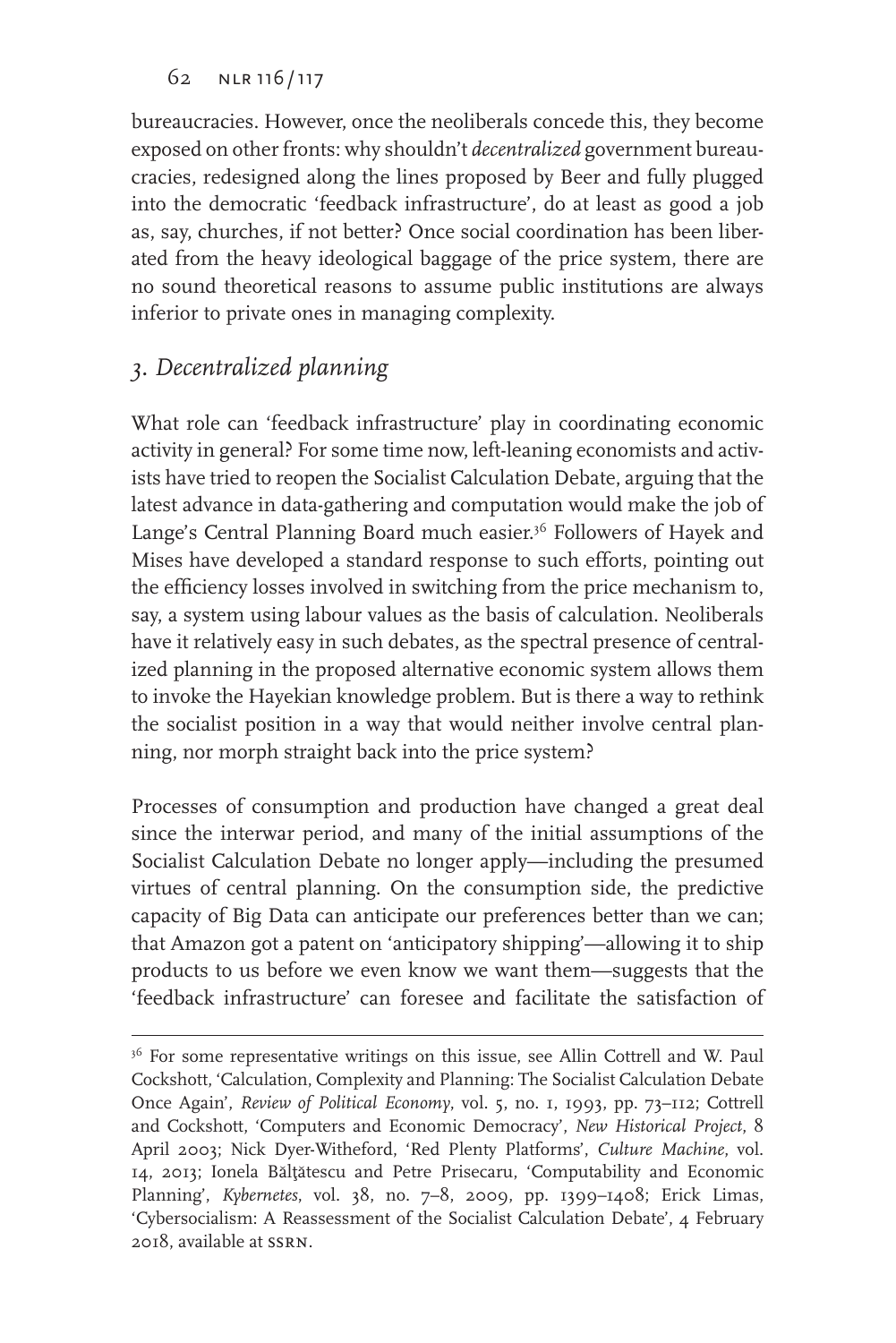our needs in ways unimaginable to central planners. Such predictive capacity is a function, not of the mysterious workings of the price system, but of the data held by platforms. Likewise on the production side, 3D printers enable cheap and flexible manufacturing, without the need for massive fixed-capital investment.

Some technologies do require vast capital outflows, Artificial Intelligence being a pertinent example. But the current mode of funding AI development—a dozen giant firms in the US and China wasting tens of billions of dollars on training their systems to develop identical capacities to classify faces and sounds—is not necessarily the most efficient way of securing its advancement. With a different funding model, one could democratize access to AI, while also getting more value for each dollar invested. Free, universal access to both additive manufacturing and artificial intelligence could facilitate the production of genuinely innovative products on a relatively low budget.

Given this new context, it does not seem very productive for the left to keep advocating for the use of more powerful computers to calculate input prices for the Central Planning Board—or to retain a centralized bureaucracy, with all the political problems it entails. Why insist on *central* planning, when a more decentralized, automated and apparatchik-free alternative might be achievable by putting the digital feedback infrastructure to work? The most ambitious effort to sketch what such an alternative might look like—think 'guild socialism' in the era of Big Data—was undertaken by the American radical economist Daniel Saros, in his rigorous, lucid—and unjustly neglected—*Information Technology and Socialist Construction.*<sup>37</sup> Saros's plan has some gaps and omissions, and the level of technological power available in 2019 is much greater than it was even five years ago. Still, the book's overall vision provides inspiration and encouragement to those searching for alternative ways of coordinating economic activity on a large scale. After an exhaustive summary of the positions taken in the Socialist Calculation Debate, Saros contends that the socialist economists couldn't envision a superior, more decentralized form of planning simply because the technology at their disposal was inadequate. The technology he has in mind, though, is not the kind used for solving equations or crunching numbers for the Central Planning Board, but one that powers the sort of 'feedback infrastructure' described earlier.

<sup>37</sup> Daniel Saros, *Information Technology and Socialist Construction: The End of Capital and the Transition to Socialism*, Abingdon and New York 2014.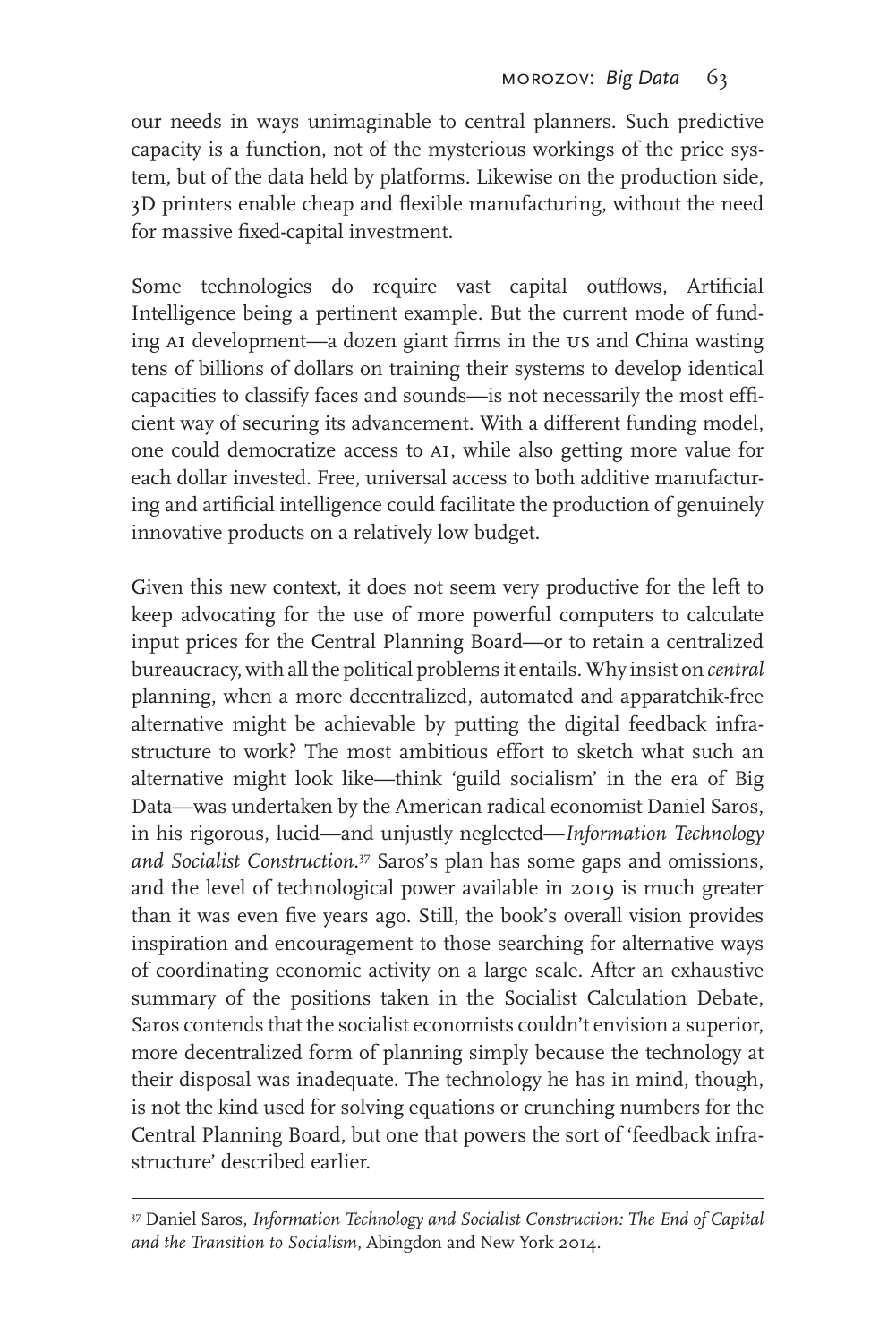Saros's elegant solution disaggregates the many uses of the price system for social coordination, keeping some and replacing others with the 'feedback infrastructure' itself. At the centre of his system stands a General Catalogue, something of a mix between Amazon and Google, where producers, who are organized in guild-like 'worker councils' worker-run startups if you will—list their products and services in a way that would be familiar to users of Apple's App Store or Google's Play Store. Consumers, equipped with a unique digital ID card, turn to the catalogue to register their needs during the so-called 'needs registration period' at the beginning of each production cycle; they rank the products they want, specifying their quantities for the next cycle. Consumers can still purchase products they didn't request after the need-registration period ends, but they receive higher bonuses if their purchases do not deviate from their initial predictions. To encourage consumers to order no more than they need, bonuses are given for buying fewer items than the average consumer. Bonuses, which are awarded for other things, too—e.g. for staying in the same job for a long time—are added to the universal basic income that all citizens receive.

At the end of the need-registration stage, producers—whose products are ranked, Amazon-style, in the General Catalogue, with ratings affecting worker bonuses—calculate expected production figures and register their need for inputs in the Catalogue. Producers can fine-tune their production numbers using the consumption patterns analysed by Big Data, as well as the prior specifications of needs by consumers. This information also allows any shortages to be socialized, since it is possible to calculate the share of the total remaining supply of the good that a particular consumer is entitled to, in light of the needs expressed by all the other citizens. Worker councils decide on the price to charge for each product, but since they are not profit-seeking entities, their compensation is not tied to sales or profits, and so their main criterion in setting the price is getting rid of all their inventory before the next production cycle begins. Should demand for them be particularly low, certain products could be given away free.

These are just the basics of the sophisticated system outlined in Saros's remarkable work. Some of its features would certainly offend the ecosocialist creed: consumers are allowed to express and fulfil all their desires, however excessive—though there are built-in incentives, like bonuses, fostering restraint. Some critics, like Supiot, might also consider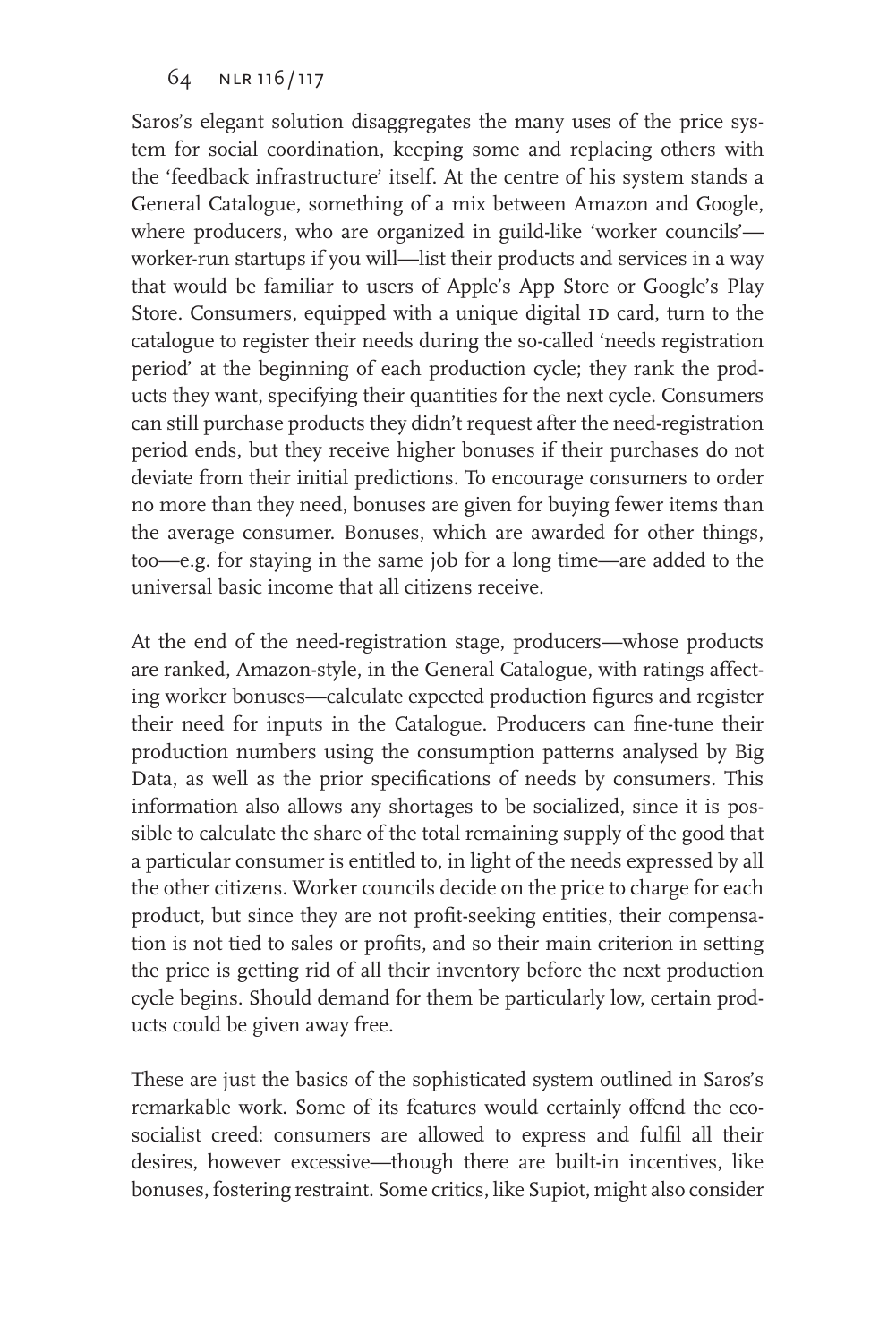the system's dependence on feedback mechanisms and ratings a high price to pay, especially as it involves much-maligned quantification. On the other hand, Saros's system might help minimize the power that would normally accrue to the technocratic class—though Saros concedes that system administrators and scientists evaluating resource scarcity will have something of the classic role assigned to bureaucrats.

How realistic is Saros's system? An examination of how big technology firms organize their platforms reveals that some aspects of it are already in operation. Amazon, for example, rewards customers with lower prices for registering their expected future needs and 'subscribing' to periodic deliveries of regularly consumed products; it also carefully studies product searches and the offerings of other suppliers in its own 'general catalogue' to locate gaps in the market. Democratizing access to that information infrastructure, so that all producers can build on these emerging product insights, would surely result in a system that is far less centralized than today's, where just one firm (Amazon) monopolizes all the planning based on that data. One may quibble about the details of Saros's system, but it's indisputable that this is not a model based on 'central planning' in any formal definition of the term. Yes, there's plenty of market design, as well as plenty of social coordination based on information, not prices; but even neo-Hayekians, by now, have conceded that these are acceptable. Under Saros's system, the price mechanism retains some of its functions, but, wedded to a non-capitalist ethos, it plays no role in setting the level of compensation.

# *Socialize the means of feedback production!*

All three of these projects—'solidarity as discovery', 'designing nonmarkets' and 'automated planning'—hint at a world in which increased complexity is not accepted as an unalterable fact and where competition is not the only way of dealing with it. Information technology, in turn, would be seen as a means of discovering and acting upon the plasticity of social and economic arrangements, undoing the bundles—like price, the various functions of which had previously been lumped together that have so far been taken for granted. Making progress on any one of these fronts could constitute a major advance for the left. But no such progress will materialize if the means for creating alternative modes of social coordination—the 'feedback infrastructure'—remain the exclusive property of tech giants.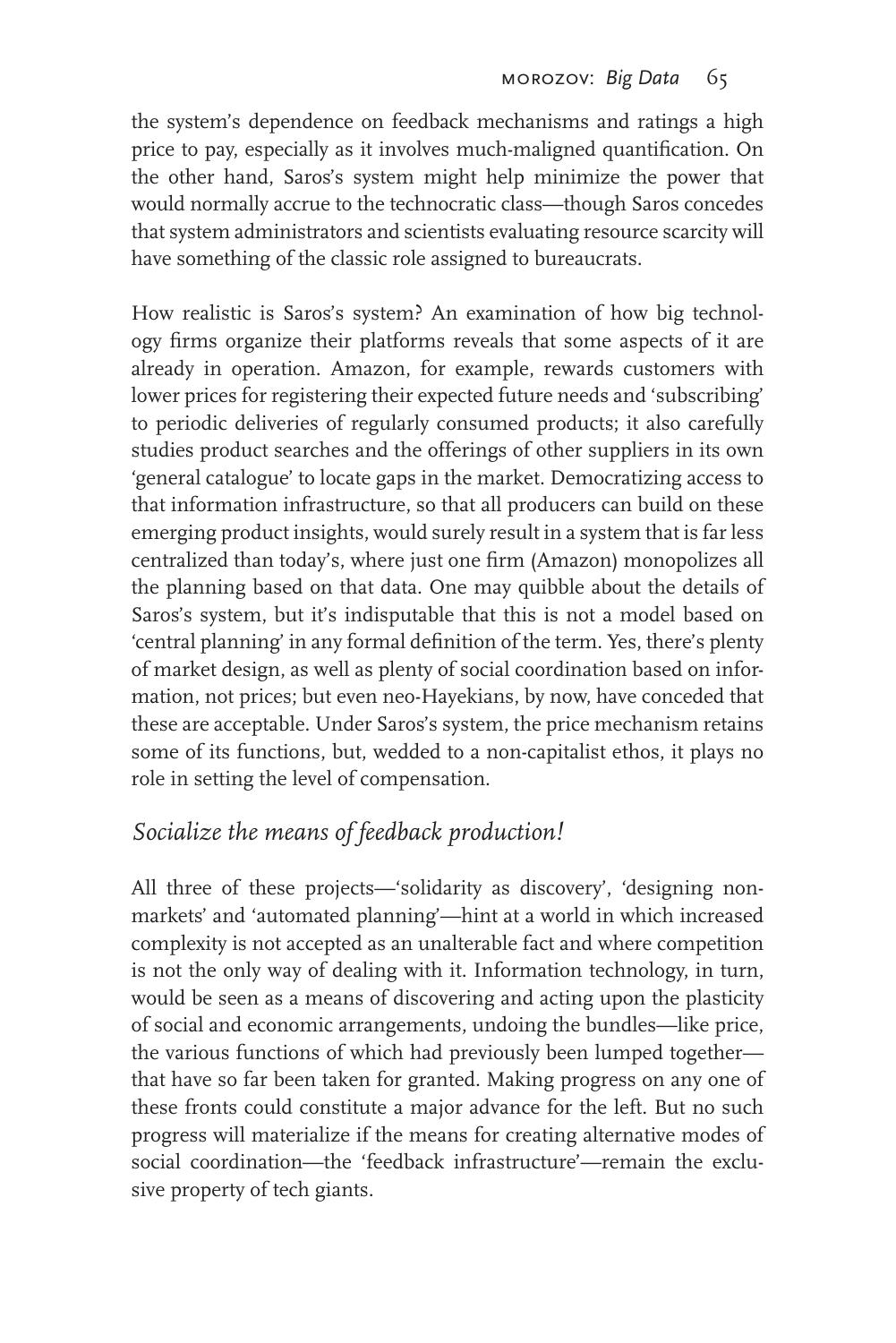If the Socialist Calculation Debate teaches us anything, it's that the left should not waste time debating the merits of the price mechanism in isolation from its embeddedness in the broader system of capitalist competition, which generates non-price knowledge—reputation and so on—and produces the general social norms and patterns of legibility which allow the price system to do so much with so little. While it's true that, evaluated on its own terms, the price system appears a marvel of social coordination, it's also true that, without capitalist markets, it doesn't exist. It thus makes sense to strive for a more comprehensive assessment, looking at how the existence of capitalist competition—and of capitalism in general—affect social coordination *tout court*. Social coordination can be mediated by a whole ecology of mechanisms, including law, democratic deliberation, decentralized 'radical bureaucracy' and feedback control, as well as the price system. Consider, for example, the non-price knowledge that circulates in capitalist economies, which not only informs the price system but also shapes our assessment of the urgency of threats, helping to inform our responses. The more accurate that information, the more likely we are to ensure social coordination in solving tasks which—like climate change—are crucial to the survival of the species.

Yet capitalist competition often ends up contaminating that knowledge, making an accurate assessment of the situation nearly impossible. After the neoliberal turn, competition is increasingly becoming a non-discovery procedure. Consider the energy companies or pharmaceutical firms who deliberately manufacture ignorance by selectively funding academics and think tanks. Or the media-military-industrial complex, shaping how the public thinks about the latest war. Or the increasingly privatized education system, unable to 'discover' the sort of knowledge that has no easily quantifiable impact. Or the credit rating agencies, whose business models often obscure the real state of the firms they are supposed to be evaluating. An entire academic industry—under the quirky name of 'agnotology'—has sprung up to study the production of such manufactured ignorance and its use by capitalist firms.<sup>38</sup> The best possible outcome of this research would be a recalibration of how we assess the comparative advantages of various systems of social coordination—and a shift of focus, from measuring solely their respective contributions to

<sup>&</sup>lt;sup>38</sup> For a general introduction, see Robert Proctor and Londa Schiebinger, eds, *Agnotology: The Making and Unmaking of Ignorance*, Stanford 2008. Colin Crouch, without explicitly using the term, has recently discussed the ignorance-inducing nature of modern capitalism in *The Knowledge Corrupters: Hidden Consequences of the Financial Takeover of Public Life*, Cambridge 2016.